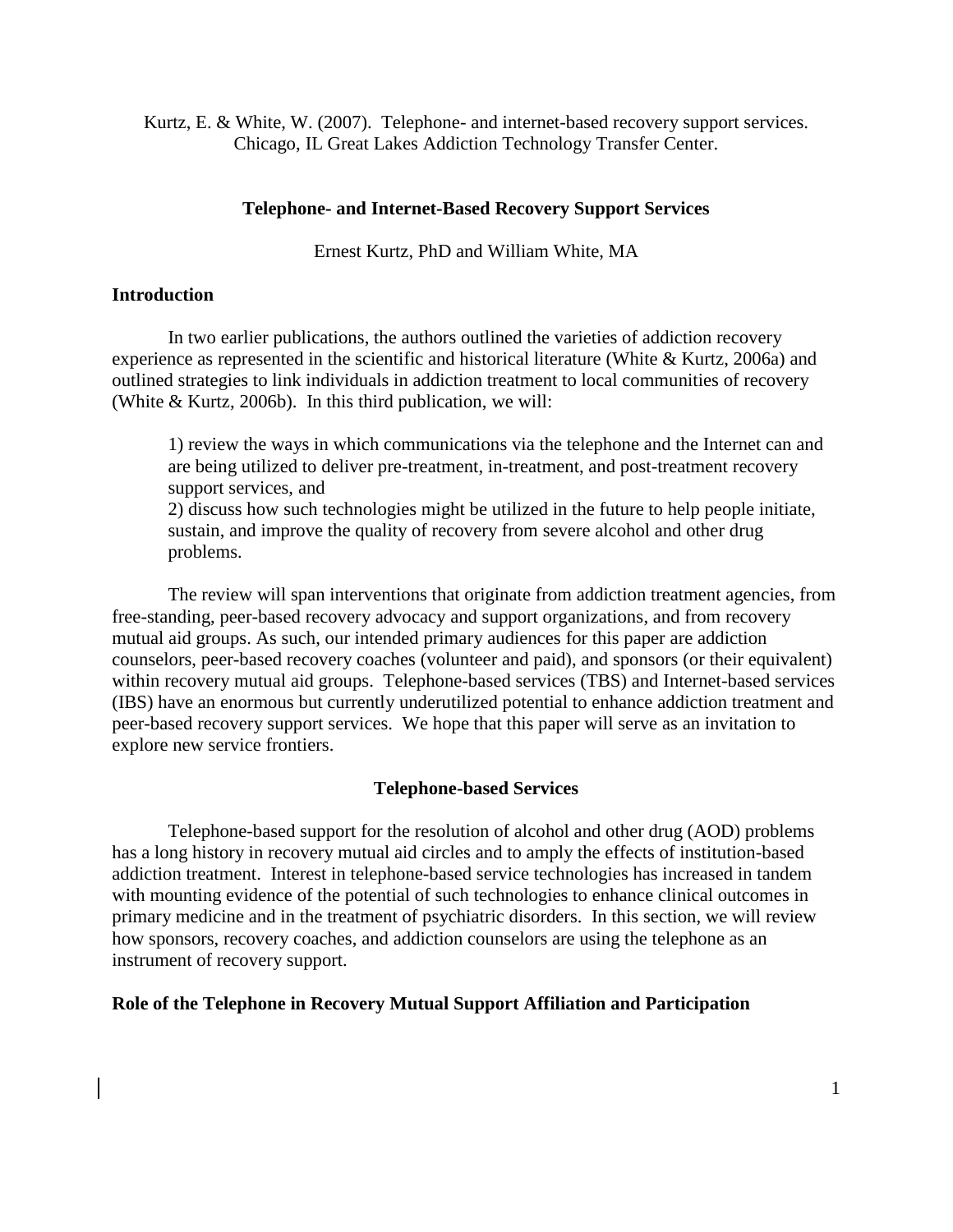The telephone has long played a role in recovery support. The very beginnings of Alcoholics Anonymous can be traced to Bill Wilson using a pay telephone at the Mayflower Hotel in Akron, Ohio in search of another alcoholic to stave off his own craving to take a drink. Since that time, telephone support has become a routine part of the rituals of many recovery mutual aid organizations. New members are encouraged to get the phone numbers of older members and to "pick up a phone rather than a drink." The advent of cell phones has made such support much more accessible.

Telephone contact has also become an important part of the sponsorship relationship within Twelve Step programs. Many sponsors encourage their new sponsees to stay in touch daily by phone and to use the phone to help expand their network of relationships with others in recovery. Studies of AA have noted an intensity of participation effect. This means that recovery outcomes are enhanced by specific measures of participation, e.g., having a sponsor, reading program literature, participation in pre- and post-meeting rituals (White & Kurtz, 2006). However, no studies to date have specifically measured the effect of telephone-based support within recovery mutual aid societies on long-term recovery outcomes.

#### **Telephone Support from a Treatment Site**

There is wide variability in the design and delivery of telephone-based services (TBS). They span who is responsible for calling (the client or the service provider), who one reaches (from computer automated systems to one's therapist), and when in the service process TBS are utilized. All TBS are designed to enhance problem recognition and/or resolution, and most follow a 3-part structure: an opening (joining/alliance phase), a middle (the intervention phase), and a closing (summary and reference to next contact) (Kaminer & Napolitano, 2004). In this section, we will explore some of the most common forms in which TBS act as adjuncts or alternatives to face-to-face (F-2-F) contact.

Telephone Based Screening for AOD Problems: Community surveys of those experiencing AOD problems identify the following reasons for not seeking treatment: reluctance to give up the drug, reluctance to admit the need for help, perception that the problem is not severe enough to warrant treatment, perception that the problem could and should be managed by oneself without professional help, lack of knowledge about treatment, inability to afford treatment, or opinion that treatment would not be helpful (Cunningham, Sobell, Sobell, Agrawal, & Toneatto, 1993; Grant, 1997). Automated telephone screening may provide an effective strategy to overcome such resistance. Rubin and colleagues (2006) used newspaper ads and flyers to announce the availability of an automated telephone-based version of the Alcohol Use Disorders Identification Test (AUDIT) to screen callers for alcohol problems. They found the procedure to be a reliable, valid, and anonymous method of administering the AUDIT to people who would not have otherwise sought professional assistance.

The Incoming Crisis Call: There are developmental windows of crisis in all of our lives that afford opportunities for transformative change. The crisis call from a client or family member potentially affords such a developmental window of opportunity. Addiction careers are often made up of a series of such missed opportunities that precede the achievement of stable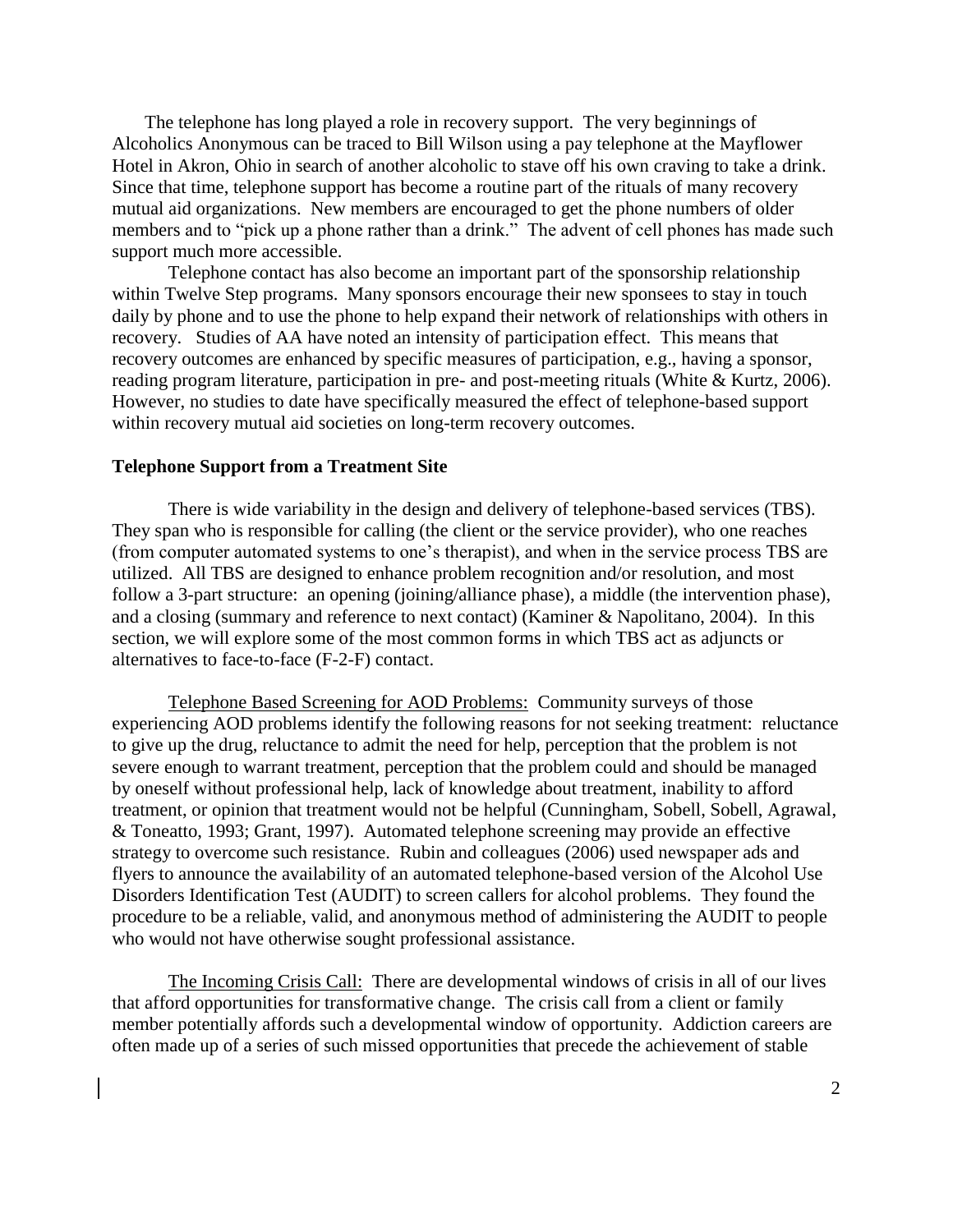recovery. A worthy goal of treatment and recovery support specialists is to capitalize on such crises to shorten addiction careers and extend recovery careers. Achieving that goal requires a focus on the first point of contact in such crises—the incoming crisis call. Here are several strategies for enhancing responsiveness to such calls:

- Invest considerable resources in training receptionists and other first responders in crisis management and engagement procedures.
- Monitor first responders for their ability to express calmness, empathy, warmth, optimism, and a welcoming invitation.
- Create pockets of available time of staff to provide an immediate response on the phone with arrangement for at least brief F-2-F contact either immediately or within 48 hours. (Rapid intake decreases "no shows" and enhances long-term service retention)(Ashton & Witton, 2004).
- Streamline intake procedures via triaged assessment to minimize the time between initial contact and a human (as opposed to paper and procedure) response to the crisis (Ashton & Witton, 2004).
- Offer concrete assistance for at least one presenting problem.
- Utilize trained volunteers to provide interim support and to link the caller to recovery mutual aid resources.
- Follow the initial crisis call with mailed information that relates directly to the presenting problems of the caller.
- Demonstrate responsiveness, timeliness, and thoroughness in the crisis response.

Telephone-Based Waiting List Engagement: Long waiting lists for admission to addiction treatment are not unusual in the United States, and studies have confirmed waiting list drop-out rates ranging from 25-50% (Little Hoover Commission, 2003; Stark, Campbell, & Brinkerhoff, 1990). Those on waiting lists to enter treatment are ambivalent about treatment, usually continue to use while on the waiting list, and often fail to enter treatment when the immediate crisis passes (Graham, Brett, & Bois, 1995). Some programs have been known to use the waiting list as a motivational screen, assuming that those who want treatment the most are the ones who really need it and will persist in getting admitted. Sadly, research suggests the opposite: those with the most severe AOD problems and the most disrupted lives are the least likely to make it through long waiting periods and burdensome intake procedures (Hser, Maglione, Polinsky, & Anglin, 1998). Too many things can impinge on a fleeting desire for help when that help is not quickly available—drug hunger, resumed drug use, arrest, sickness, or death.

Waiting list management strategies include 1) maintaining contact with and continually re-motivating those on waiting lists to enter treatment, 2) arranging interim recovery initiation resources (e.g., sober housing, linkage to recovery mutual aid groups), 3) providing recovery literature to those waiting to enter treatment, 4) conducting pre-treatment orientation and readiness groups, and 5) serving as an advocate to speed admission to treatment (White & Gasperin, 2006).

The telephone can be a vehicle for building a helping alliance BEFORE a person is formally admitted to treatment, a means of offering interim assistance such as assertive linkage to local recovery support groups, and a means of sustaining motivation for recovery. "Waiting is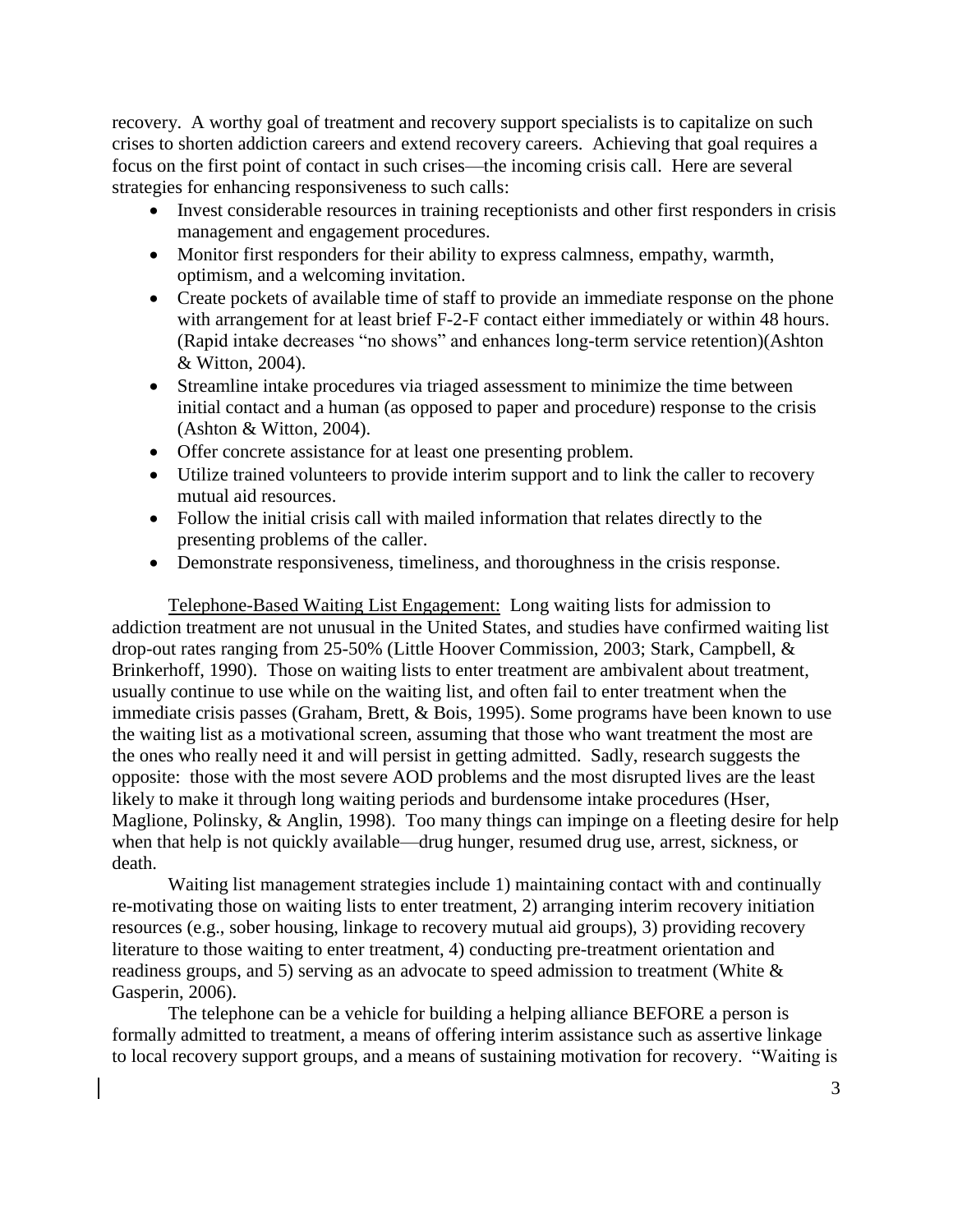de-motivating"; the keys are to respond as quickly as possible, to build a helping relationship, to sustain communication, and to not abandon the help seeker (Ashton & Witton, 2004). TBS offer a means of neutralizing the negative effects of delayed initiation of treatment services.

Telephone Follow-up for Missed First Appointments: Ambivalence about drug use and the prospects of sustained abstinence is common, and motivation to seek addiction treatment ebbs and flows. A strong therapeutic relationship can overcome low motivation for treatment and recovery (Ilgen, McKellar, Moos, & Finney, 2006), but can this relationship be extended early enough to reduce the inordinately high number of "no shows" for people who call to make an initial appointment at addiction treatment agencies? Dropout rates between the call for an appointment at an addiction treatment agency and the first treatment session range from 50-64% (Gottheil, Sterling, & Weinstein, 1997). Pre-treatment drop-out is particularly prevalent for people seeking outpatient treatment (Stark, 1992). Fehr and colleagues found that only 188 of 520 persons (36%) made an initially scheduled addiction treatment appointment even when most appointments were set within six days of the initial call (Fehr, Weinstein, Sterling, & Gottheil, 1991). They did note an important principle from this study: the closer the appointment time to the initial call, the greater the probability of the client making the first appointment. Gottheil, Sterling, and Weisntein used this same population of "no shows" to test whether assertive outreach could be used to re-engage these individuals. They were able to reach 46% of those who did not show or call to cancel their appointment. Of this group, 74% re-scheduled their appointments, and 46% kept this re-scheduled appointment. The importance of such assertive follow-up was further indicated by their finding that those who dropped out before starting treatment had more recent drug use and greater lifestyle instability than those who got to their first appointment and also had greater AOD problems at follow-up.

Community surveys of those experiencing AOD problems identify the following reasons cited for not seeking treatment: reluctance to give up the drug, reluctance to admit the need for help, perception that the problem is not severe enough to warrant treatment, perception that the problem could be managed by oneself without professional help, lack of knowledge about treatment, inability to afford treatment, or opinion that treatment would not be helpful (Cunningham, Sobell, Sobell, Agrawal, & Toneatto, 1993). If we assumed that many people calling addiction treatment agencies for an initial appointment experience ambivalence about treatment and share concerns expressed by those who do not seek treatment, then discussing such concerns at the point of initial or follow-up telephone contact might serve to increase initial engagement rates.

Another clue to lowering dropout rates comes from an early review of the research literature on dropouts by Baekeland and Lundwall (1975). Their survey suggests the utility of special engagement procedures based on client characteristics (e.g., those with the most severe substance use and collateral disorders, the most disrupted lives, and who live the greatest distance from the service site), treatment modality (with outpatient drug free modalities having the highest dropout rate), and particular events in the service process (e.g., therapist cancelling a session or missing sessions due to vacation, etc.). The essential messages are: We missed seeing you. How are you? We look forward to seeing you again. Can we set your next appointment? I'll send you a note confirming that day and time. Would you like a reminder call the day before the appointment? All conveyed with personal concern, welcoming, and warmth.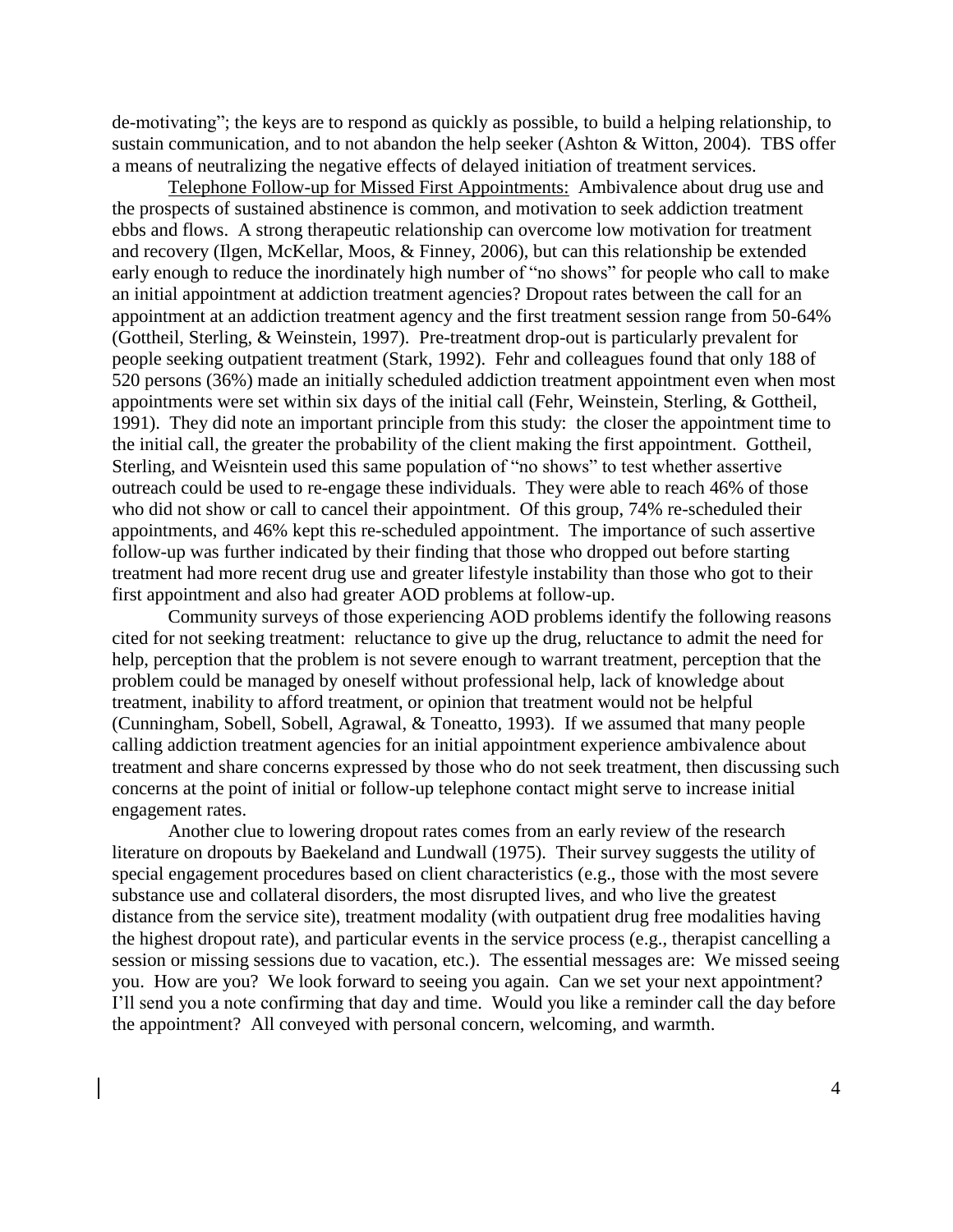Appointment Prompts: There are two important treatment benchmarks that affect longterm recovery outcomes. The first is the actual dose of treatment received and the second is discharge status. NIDA, in its *Principles of Addiction Treatment* (1999), noted that recovery outcomes improve when the span of service across levels of care exceeds 90 days, and other studies have noted that successful treatment completion is a benchmark of post-treatment recovery status. In 2002, only 41% of clients admitted to publicly funded addiction treatment successfully completed treatment. 27% dropped out, 16% were administratively discharged by the treatment facility, 9% were referred for further treatment, and the remainder failed to complete for other reasons, e.g., incarceration (SAMHSA, 2005). More than half of clients admitted to addiction treatment do not successfully complete their course of treatment, with most studies noting 50% dropout rates in the first month following treatment admission (SAMHSA-OAS, 2002; Stark, 1992; Samantaray, Ray, & Chandiramani, 1997). Those who drop out of treatment have greater problem severity, weaker therapeutic alliances, and worse long-term recovery outcomes than those who complete treatment (Stark, 1992; Meier, Donmall, McElduff, Barrowclough, & Heller, 2006).

Appointment prompts are a way to enhance treatment participation, reduce missed appointments and reduce the number of treatment drop-outs. They can be delivered by telephone, email, or regular mail and have been shown to increase the probability of keeping appointments. In one of the earliest and most dramatic of such studies, Panepinto and Higgins (1969) were able to reduce the percentage of alcoholics dropping out of an outpatient clinic from 51% to 28% simply by sending letters with next appointments any time a session was missed. Gariti and colleagues (1995) found that a brief phone call reminder increased appointment show rates by 15%. Telephone prompts have become a mainstream practice in primary care and dentistry, but remain underutilized in addiction treatment. We recommend that warm, motivational prompts become a routine part of engaging and sustaining the engagement of individuals and families seeking services at addiction treatment agencies.

Intermediate Contact between Face-to-Face Meetings: We found no references in the professional literature on combining face-to-face (F-2-F) counseling or recovery coaching with telephone-based support in between face-to-face meetings. Such intermediate contact might have great utility in the following circumstances:

- Providing additional support for a client going through a particularly difficult period, e.g., at risk of relapsing or just re-initiating recovery following a lapse or relapse.
- Alternating F-2-F and telephone sessions to reduce travel time and expense for clients traveling a great distance to access services.
- Offering a telephone counseling session as an alternative to a cancelled appointment due to travel problems, a babysitter cancellation, etc.
- Phasing the termination process by progressively replacing F-2-F meetings with telephone meetings as a transition to telephone-based continuing care.

Post-Treatment Monitoring and Support: There is a growing body of evidence suggesting that post-treatment monitoring and support (recovery checkups) can elevate recovery outcomes for adults (Donovan, 1998; McKay, 2001; Dennis, Scott, & Funk, 2003) and adolescents (Godley, Godley, & Dennis, 2001). There are currently two models of recovery initiation and support. There is a short-term, high-intensity, professionally-directed treatment model and a long-term, low-intensity, peer-based recovery support model as reflected in AA and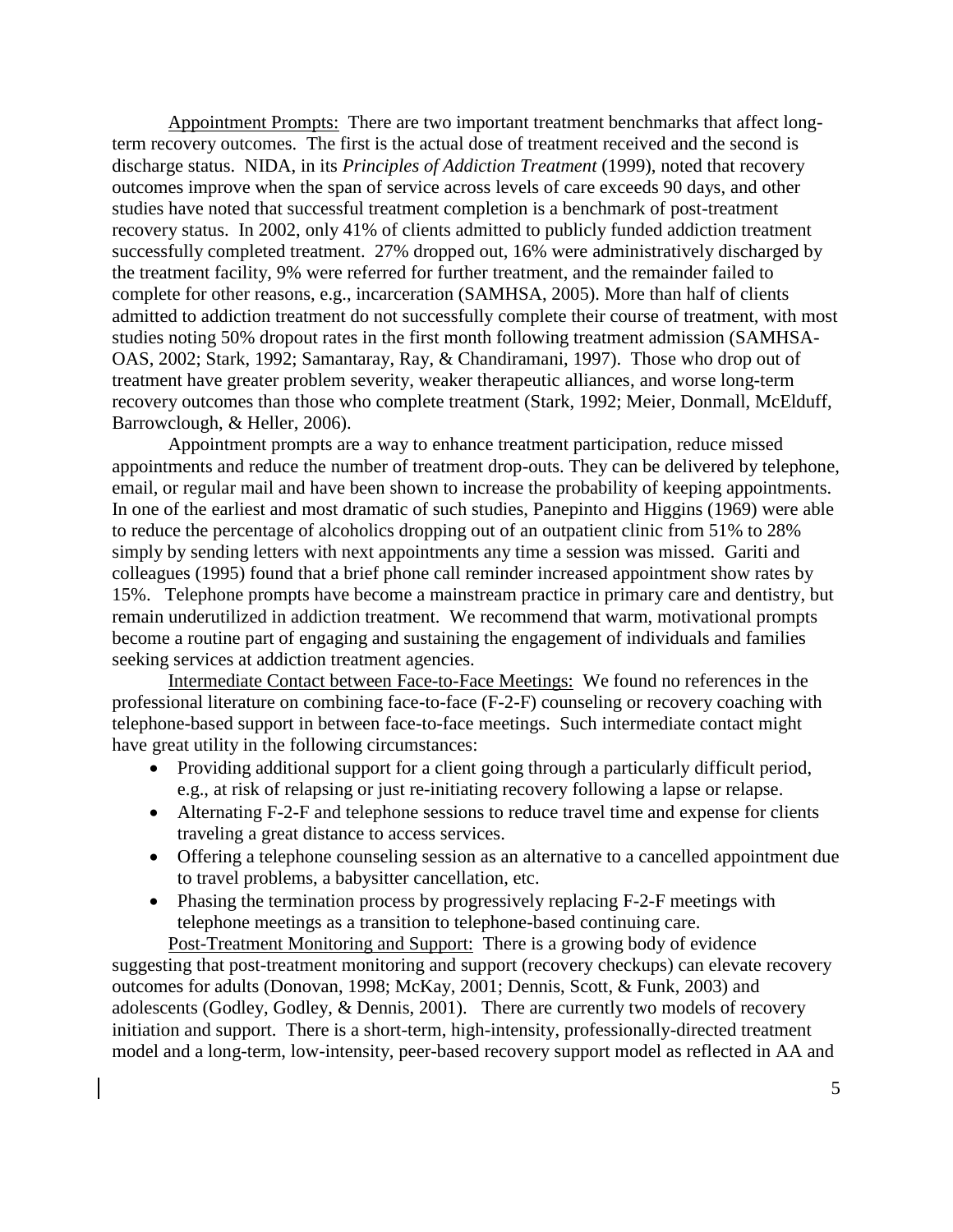other recovery mutual aid groups. Efforts are afoot in many quarters to bridge these two worlds. More sustained and assertive styles of monitoring and support following completion of inpatient or outpatient treatment mark a transition in thinking from *aftercare* (or *follow-up*) to *continuing care* (White & Godley, 2003) and have been conceptualized as *extended case monitoring* (Stout, Rubin, Zwick, Zywiak, & Bellino, 1999), *chronic care* or *disease management* (McLellan, Lewis, O'Brien, & Kleber, 2000), *stepped care* (Sobell & Sobell, 2000), *assertive continuing care* (Godley, Godley, Dennis, Funk, & Passetti, 2002), a shift from treatment intensity to *treatment extensity* (Humphreys & Tucker, 2002), *recovery management* (White, Boyle, & Loveland, 2003), *recovery coaching* (White, 2004a), *post-treatment recovery support services* (White, 2004b), *recovery management checkups* (Dennis, Scott, & Funk, 2003), *concurrent recovery monitoring* (McLellan, McKay, Forman, Cacciola, & Kemp, 2005), *adaptive treatment* (McKay, 2005), and *sustained care* (Flaherty, 2006). All share the re-engineering of addiction treatment from an acute care intervention to a model of sustained recovery support services for those clients with high personal vulnerability, high problem severity and complexity, and low recovery capital (Granfield & Cloud, 1999).

Early studies of telephone-based, post-treatment monitoring and support revealed that telephone-based contact was as potent in supporting continued recovery as participation in traditional aftercare groups (Fitzgerald & Mulford, 1985; Foote & Erfurt, 1991). The use of telephone-based continuing care gained greater credence after its utility was confirmed both in the primary care setting (via reductions in clinic visits, hospitalizations, and fewer total hospital days) (Wasson, Gaudette, Whaley et al., 1992) and as a post-treatment support for nicotine addiction (Rabius, McAlister, Geiger, Huang, & Todd, 2004). In one of the best designed studies of the utility of telephone-based continuing care, McKay and colleagues (2004) randomly assigned alcohol- and/or cocaine-dependent participants of an intensive outpatient treatment program to one of three conditions: telephone-based continuing care, a F-2-F relapse prevention group, or F-2-F 12-Step group counseling. They found that participants who had been dependent on cocaine or both cocaine and alcohol did as well in telephone-based continuing care as in F-2- F groups, but that those who were only dependent on alcohol actually did better in the telephonebased intervention. In follow-up reports on this same study, McKay et al. (2005a, 2005b) found that the effects of TBS did not deteriorate faster than the F-2-F interventions, but they did note that those who did not achieve significant progress in intensive outpatient treatment had better long-term outcomes in F-2-F sessions than in TBS. Brief (15 minute) but sustained telephone monitoring following primary treatment has been shown in other studies to increase abstinence rates, reduce heavy drinking (by as much as 50%), postpone and shorten relapse episodes, reduce emergency room visits, and reduce the need for further primary treatment (Stout, Zwick, Lason, & Shephard, 2001; Stout, Zywiak & Shepard, 2003; Horng & Chueh, 2004).

Stout and colleagues (1999) developed an early model of extended case monitoring with a protocol that included an initial 30 minute interview with a case manager as the client neared discharge, monthly calls for 3 months, calls every 6 weeks from 2 contacts, and calls every 2 months for another 9 months—resulting in 15 contacts over 2 years. If a client relapses, the protocol begins anew. Where available, a significant other of each client is also contacted by the case monitor on this same schedule. Coviella and colleagues (2006) utilized a telephone-based outreach program to counsel and re-engage discharged methadone patients who had returned to illicit opiate use.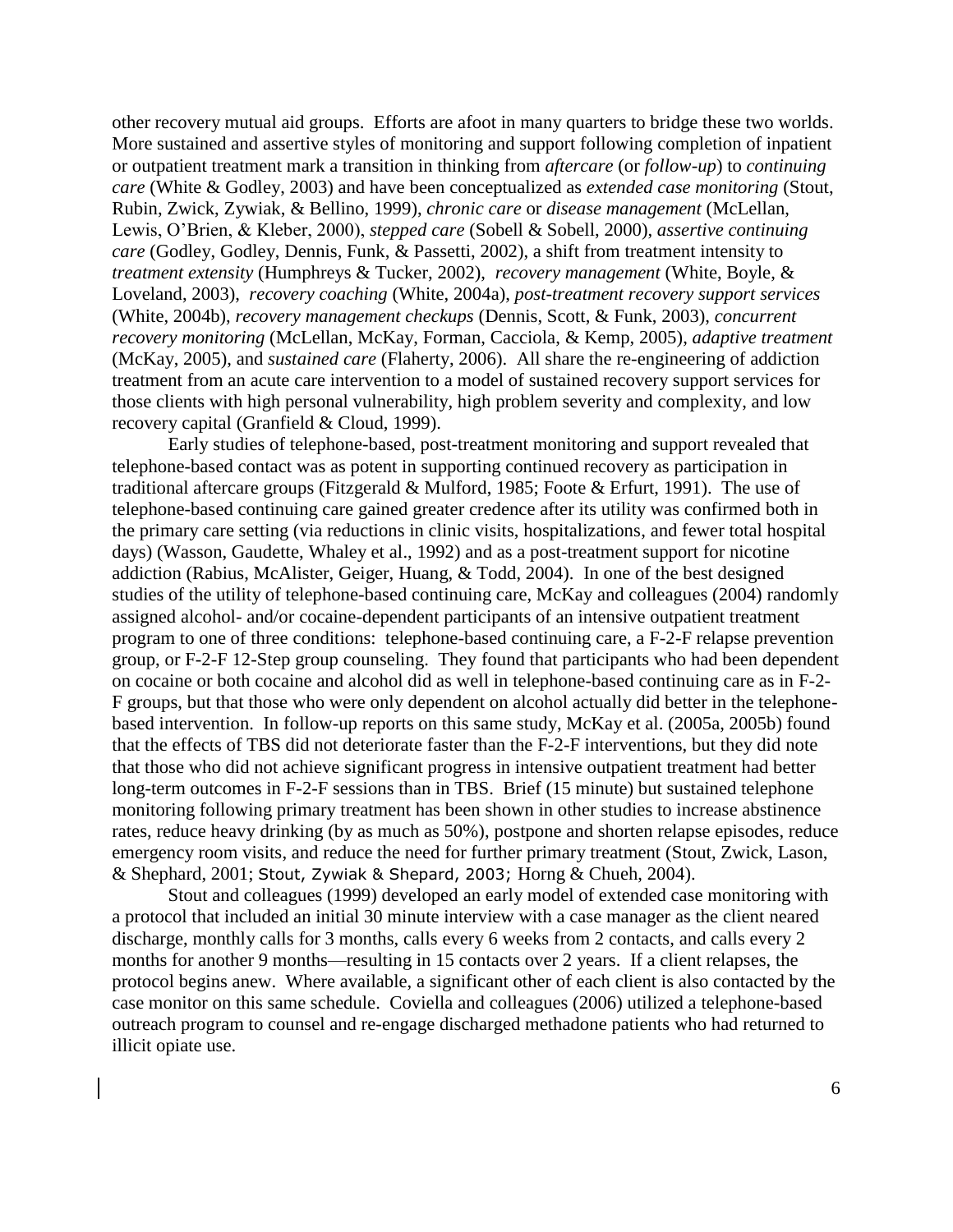Kaminer and Napolitano (2004) have developed an Individual Brief Therapeutic Phone Contact (IBTPC) protocol and have reported on its acceptability to both adolescents in treatment for a substance use disorder and to their therapists. Chong and Herman-Stahl (2003) tested the feasibility of telephone-based continuing care with American Indians returning to reservations following alcoholism treatment and found that those receiving telephone-based support were more likely to be abstinent and, if drinking, to have less drinking days and less volume of alcohol consumed than those who did not receive telephone support. Their study also confirmed the utility of telephone-based services to individuals in remote geographical areas that lacked local recovery support resources.

Typical of the new generation of TBS is the Focused Continuing Care (FCC) program at the Betty Ford Center. The FCC provides telephone-based monitoring and support of patients discharged from the Betty Ford Center, with a focus on linking graduates to 12-Step meetings. Calls begin a week after discharge and are sustained monthly. At one year, 88% of those being called report ongoing sobriety, and 78% report attending 12-Step meetings (Betty Ford, 2006). TBS are also a feature of the continuing care services offered by Hazelden and Caron Treatment Centers.

Broffman, Fisher, Gilbert, and Valentine (2006) have reported on a peer-based telephone recovery support pilot project of the Connecticut Community of Addiction Recovery (CCAR) and Community Prevention and Addiction Services, Inc (CPAS). In this model, trained CCAR volunteers met with clients graduating from treatment at CPAS and then monitored their status by phone for 90 days following treatment. Sixty-five individuals received an average of four calls per person in the pilot with 29% receiving ten or more calls. At the end of the pilot, 78% had sustained sobriety through this vulnerable period while those who had relapsed were relinked to treatment and/or recovery mutual aid groups (Moret, 2006).

The use of TBS as a framework for post-treatment recovery support has great potential. The need for assertive approaches to such monitoring and support is confirmed by research studies noting that those most difficult to reach for follow-up are those most likely to have resumed their addiction careers and be in need of continued services (Ashton & Witton, 2004). Tracking procedures that have been successfully used in research studies to obtain 95%+ followup rates could be adapted to TBS to maintain contact with hard to reach clients (Scott, 2004).

Use of Interactive Voice Response Programs for Post-Treatment Relapse Prevention: One recent innovation in post-treatment support has been the use of interactive voice response (IVR) programs. IVR systems allow clients to call in daily and respond to automated voice prompts asking key questions related to their mood and activities, leave voice messages, or have a call forwarded to their counselor or case manager (Hall & Huber, 2000). Mundt, Moore, and Bean (2006) randomly assigned clients discharged from treatment to three groups: 1) daily (5 minute) IVR reporting with personal follow-up for those who did not call, 2) daily IVR without follow-up responses for non-callers, and 3) no IVR reporting. Results revealed a high dropout rate, particularly in group 1, but that those who utilized IVR were more likely to be abstinent at follow-up points than the control group members, and comparisons of those who relapsed showed the IVR group members to have fewer drinking days, fewer heavy drinking days, and fewer total drinks consumed than control group members. This study confirmed the potential utility of IVR, but also confirmed that some clients will experience the intensity of IVR as intrusive. Simpson, Kivlahan, Bush, and McFall (2005) tested daily versus weekly IVR call-in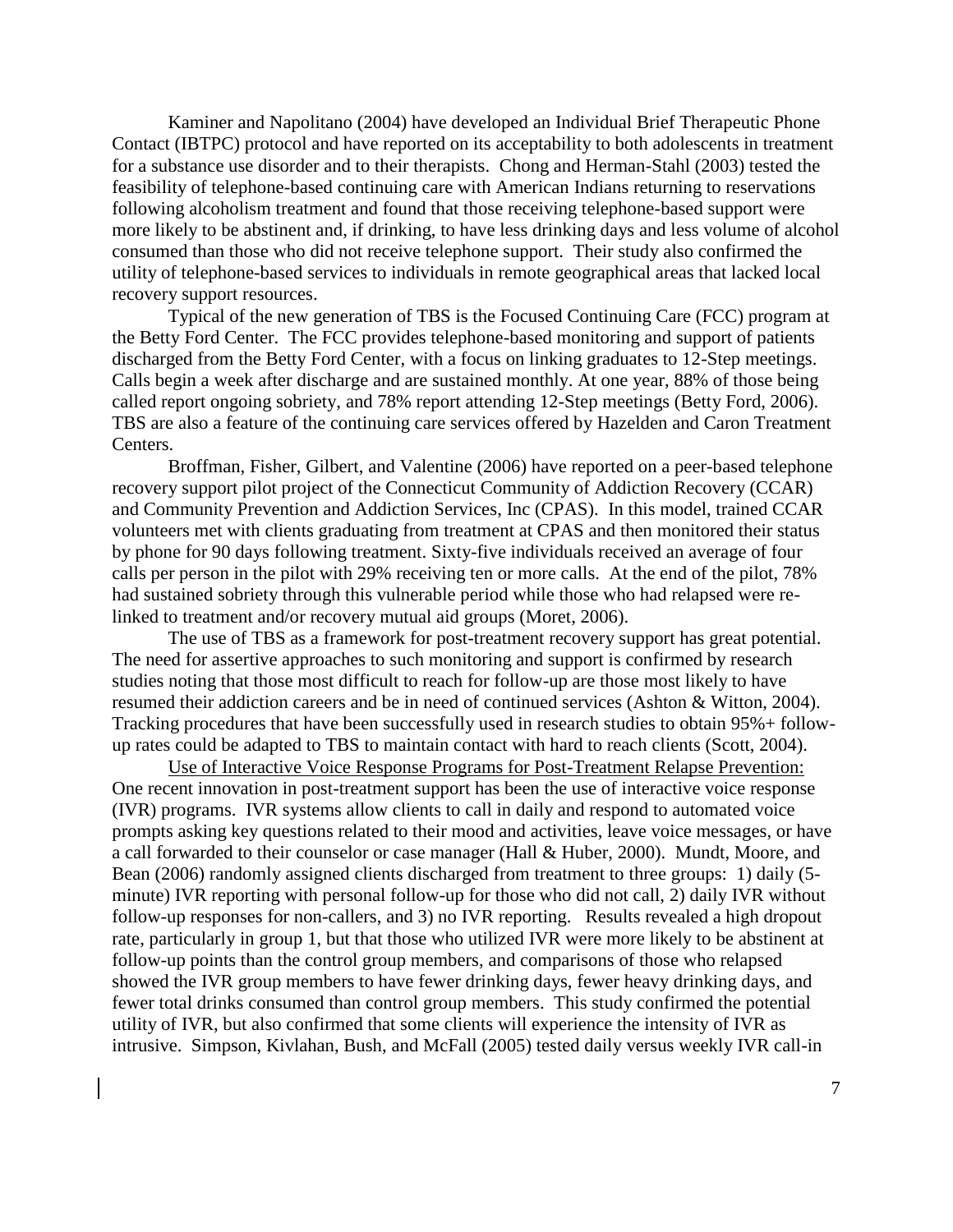procedures. They were able to engage most participants in the procedures, but found no significant differences in outcomes between those in the daily or weekly IVR protocol and between the IVR groups and the no-monitoring control group. IVR program participation rates can be enhanced by automated phone prompts or personal calls from counselors in response to failure to call the IVR 1-800 number (Kranzler, Abu-Hassaballah, Tennen, Feinn, & Young, 2004).

Kaminer, Litt, Burke, and Burleson (2006) piloted an IVR system for adolescents following treatment for a substance use disorder. The participants were offered financial awards for calling in during each of the 14 days following discharge from treatment using a contingency management protocol. Seventy-two percent of all possible calls were made, with data underscoring the fragility of post-treatment adolescent functioning. Of those adolescents in the study, alcohol and illicit drug consumption rates following treatment ranged from 59% (illicit drug use by males) and 90% (alcohol use by males), with more than 40% of those reporting any use also reporting driving while under the influence of alcohol or an illicit drug. Using an IVR system as a tool of post-treatment continuing care with programmed early intervention responses would seem to have great utility for the future. Both the Addiction Severity Index and the Teen-Addiction Severity Index have been recently adapted and validated for use with IVR systems (Brodey et al., 2004; Brodey et al., 2005).

**The potential power of IVR may lie in the ingredient of self-monitoring—any activity that involves self-reflection and reporting. Such activities could span keeping a journal, reporting one's recovery status at a support meeting, or reviewing one's day or week via a telephone call.** 

The Cell Phone Safety Net: One approach that the authors have encountered in their travels but which has yet to be evaluated in the scientific literature is the use of cell phones as a post-treatment safety net for adolescents. In this procedure, each adolescent discharged from treatment is given a cell phone pre-programmed to call the treatment center (and only the treatment center). Each adolescent is encouraged to use the phone to check in with staff either on a routine basis or when a crisis arises that could threaten his or her continued recovery.

Telephone-Based Monitoring of Dropouts: We know of no study that has tested the effects of telephone follow-up as a helping intervention for those who have voluntarily disengaged from counseling, recovery support services, or mutual aid meeting attendance, or those who have been discharged from the former services for rule violations (usually AOD use). Traditional "aftercare" services have generally been limited to those who have successfully completed a particular level of care. Ironically, it may be those who have dropped out or acted their way out of treatment via disciplinary discharge who may be in greatest need of posttreatment monitoring, re-intervention, and support. We anticipate a day in the future when such monitoring will be a routine practice in addiction treatment.

Telephone-Based Counseling: In our discussion to date, we have described the telephone as an adjunct to F-2-F counseling or recovery support. There may be situations in which counseling could be provided exclusively by telephone, e.g., to individuals in remote geographical areas lacking local treatment resources. Telephone-based counseling for smoking cessation has been proven to be an effective medium of support, doubling cessation rates of young (18-25 year old) smokers compared to those who received only mailed informational materials (Rabius, McAlister, Geiger et al., 2004).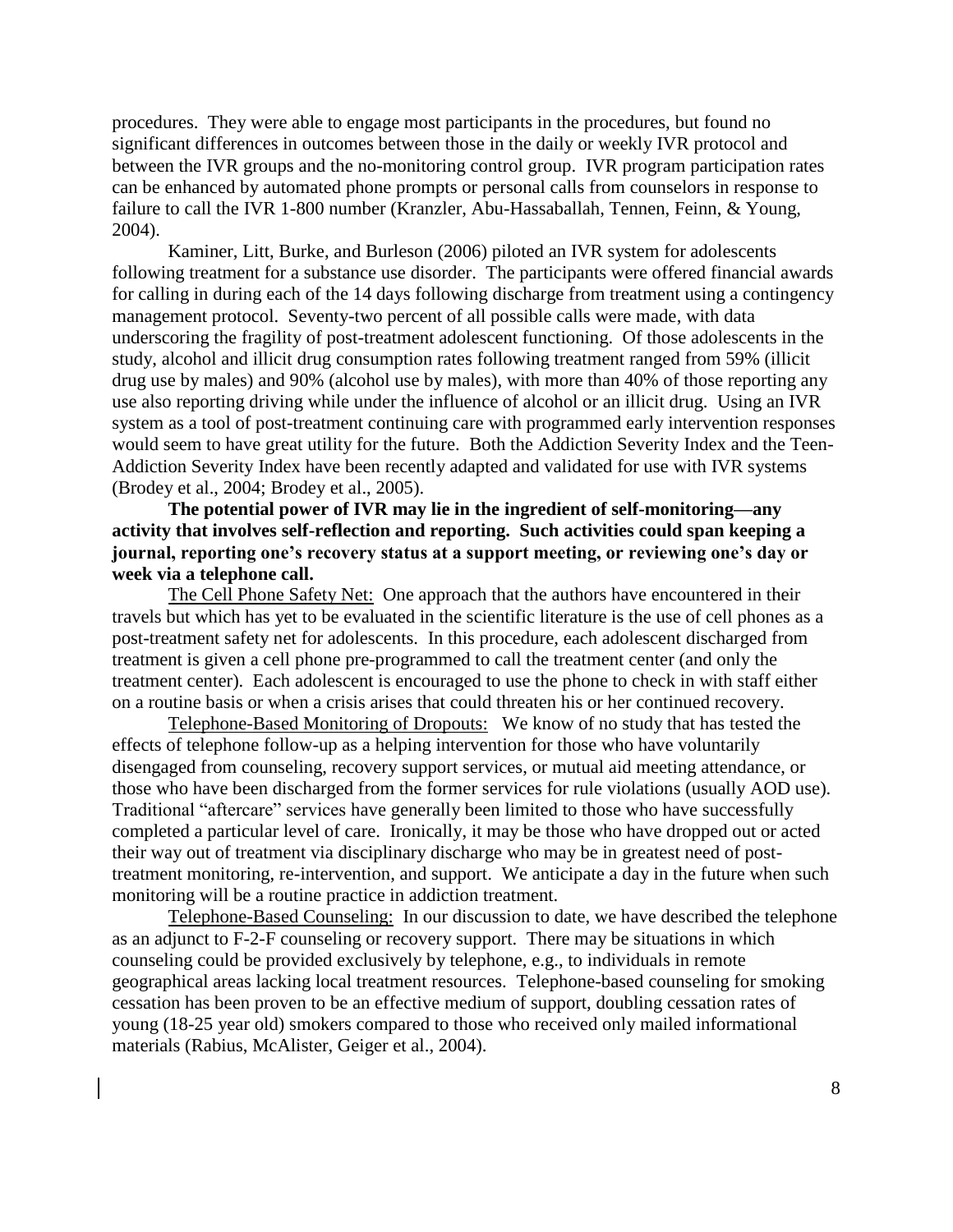Telephone Protocol: For those interested in formal manuals or detailed descriptions of telephone-based service protocol, we would recommend the following resources:

Godley, M. (Unpublished research protocol). Outline of Telephone Protocol – 702 Study. Available upon request by email (mgodley@chestnut.org).

Morrison, R., & McKay, J.R. (1997). *Therapist manual and client workbook for telephone monitoring and brief counseling*. University of Pennsylvania. (For info, contact mckay\_j@mail.trc.upenn.edu).

Napolitano, C., & Kaminer, Y. (2003). *Individual brief therapeutic phone contact*. Unpublished Manual. (For info, contact [Napolitano@psychiatry.uchc.edu](mailto:Napolitano@psychiatry.uchc.edu) Or [Kaminer@psychiatry.uchc.edu\)](mailto:Kaminer@psychiatry.uchc.edu).

Responses to Client Status: Those who have been directly involved in TBS know that the status of clients varies considerably when contacted. In an earlier publication, we adapted the work of Stout and colleagues (1999) to outline options based on different status conditions. It has been further refined below.

| <b>Status when Called</b>  | <b>Intervention Options</b>                          |
|----------------------------|------------------------------------------------------|
| No Problems Reported       | -Expressions of regard                               |
|                            | -Identify sources (decisions, actions, people) of    |
|                            | successful recovery maintenance                      |
|                            | -Identify positive consequences of recovery          |
|                            | -Praise success                                      |
|                            | -Maintain or reduce frequency of calls per           |
|                            | preference of client.                                |
| Instability/distress, no   | -Expressions of regard and concern                   |
| alcohol/drug use but       | -Elicit positive effects of sobriety and potential   |
| high risk of relapse (e.g. | negative consequences of returning to AOD use        |
| cravings, thoughts of      | -Intensify peer recovery supports                    |
| using)                     | -Enlist support from significant others              |
|                            | -Explore option of contact with professional helper  |
|                            | -Assertive linkage to professional help if requested |
|                            | -Potential linkage to sober living environment       |
|                            | -Increase call frequency in next 30 days             |
| Slip with return to        | -Expressions of regard and concern                   |
| abstinence                 | -Evaluation of the slip (and lessons learned)        |
|                            | -Evaluation of the strength of peer recovery         |
|                            | supports (Re-linkage or linkage to alternative       |
|                            | group)                                               |
|                            | -Elicit positive effects of sobriety and potential   |
|                            | negative consequences of sustained return to AOD     |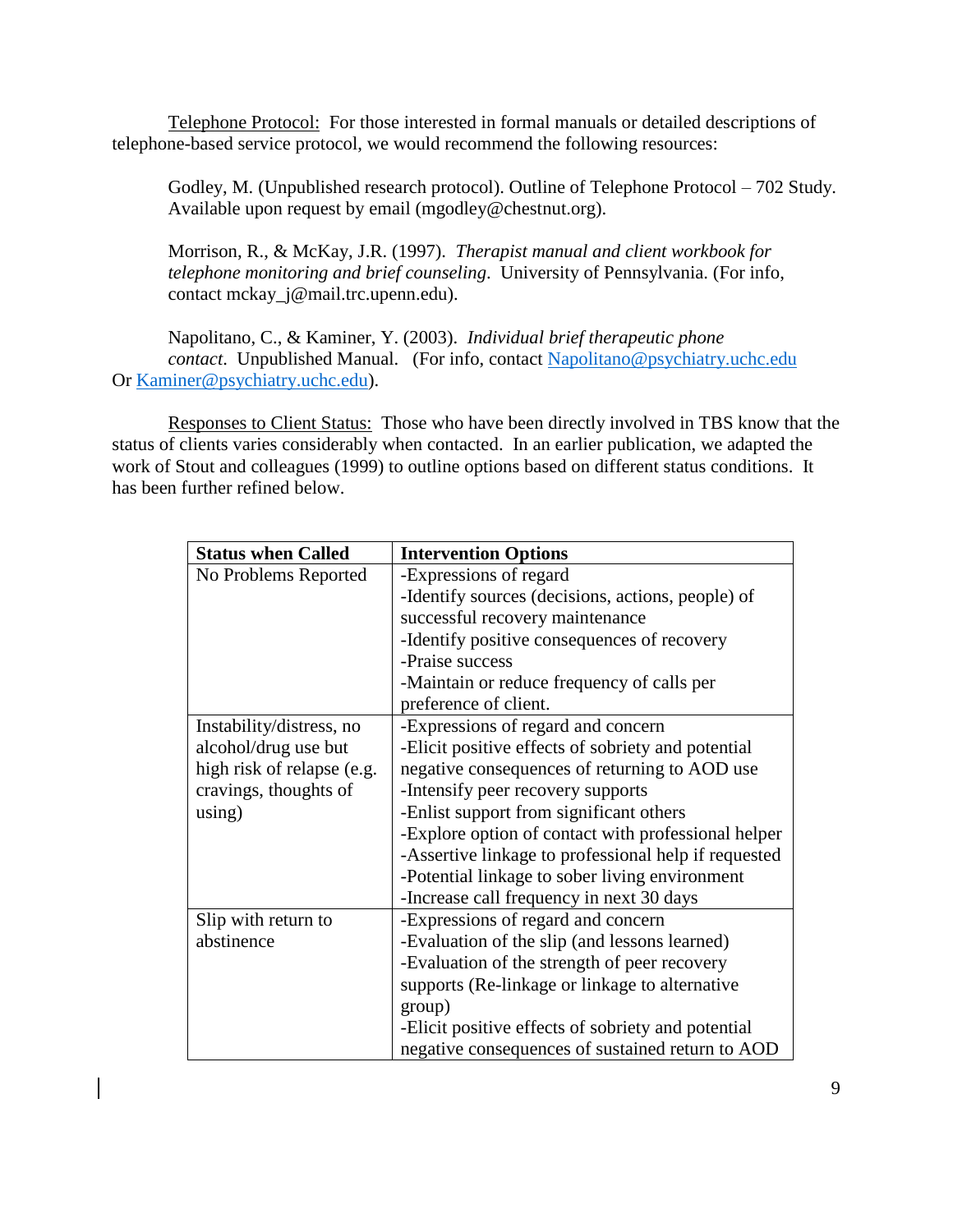|                       | use                                                 |
|-----------------------|-----------------------------------------------------|
|                       | -Elicit recommitment to recovery                    |
|                       | -Increase frequency of calls for next 60 days to    |
|                       | verify recovery stability                           |
| Alcohol/drug use      | -Expressions of regard and concern                  |
| without reported      | -Review of past consequences of AOD use             |
| negative consequences | -Evaluate abstinence goal and client's commitment   |
|                       | to continue AOD use or return to sobriety goal      |
|                       | -Elicit positive effects of sobriety and potential  |
|                       | negative consequences of sustained return to AOD    |
|                       | use                                                 |
|                       | -Explore earliest ways client would know that       |
|                       | AOD use was becoming a problem again                |
|                       | -Enlist significant other in monitoring and support |
|                       | -Option of re-linkage to peer and professional      |
|                       | support                                             |
|                       | -Apply test of moderation ground rules, e.g.,       |
|                       | Miller & Munoz, 2005                                |
|                       | -Increase calls for next 90 days                    |
| Alcohol/drug use with | -Expressions of regard and concern                  |
| negative consequences | -Elicit duration and intensity of negative          |
|                       | consequences and future problems if use continues   |
|                       | -Elicit how these problems would change if          |
|                       | sobriety re-initiated                               |
|                       | -Assertive linkage to peer recovery supports        |
|                       | -Assertive linkage to professional supports         |
|                       | -Support to family/significant other                |
|                       | -Increase calls to monitor response to peer $\&$    |
|                       | professional supports                               |
|                       |                                                     |

**Source**: Adapted and amplified from Stout et al., 1999; Excerpted from White & Kurtz, 2006b.

Special Advantages of Telephone-Based Services: Telephone-based services (TBS) can generate outcomes comparable to F-2-F service delivery formats, but such services may also have distinct advantages. McKay and colleagues (2004) noted that TBS may foster less dependence on the service provider and are less disruptive to the life of the service recipient (e.g., no travel or childcare concerns or expense, less time demands). We would add the following advantages:

- TBS can increase the frequency of support with easy variability in duration of contact (as little as five minutes), potentially increasing the number of people being served.
- TBS can increase physical safety where F-2-F services require traversing high risk environments.
- TBS can extend services into remote areas where few services are available.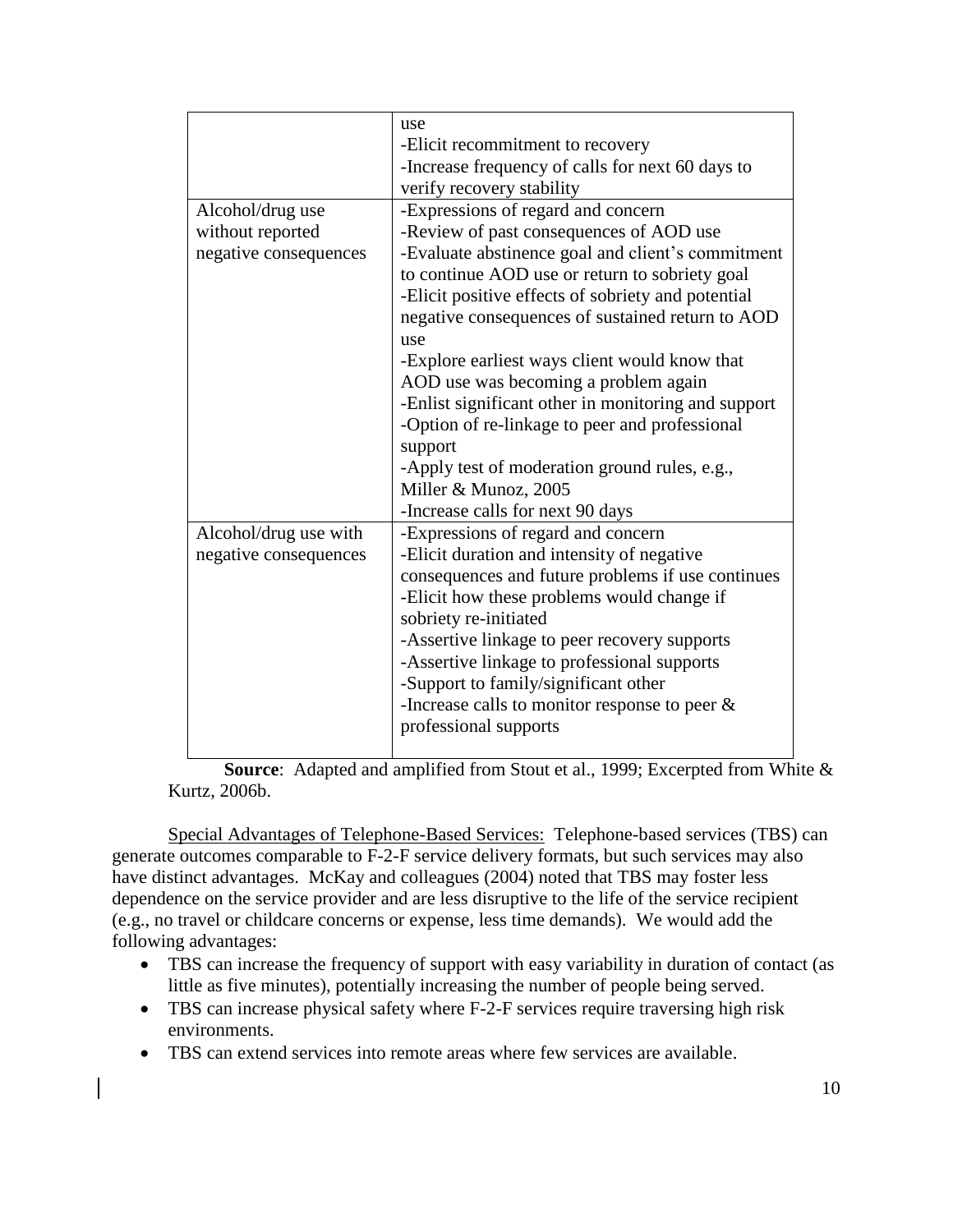- TBS can be directed to those who have made substantial progress in primary treatment, freeing F-2-F time for those who have not made similar progress in primary treatment.
- TBS could add a potent ingredient to F-2-F contact, resulting in stronger therapeutic alliance, lower dropout rates, and better recovery outcomes.
- Data collected in TBS can also be used as a source of data to evaluate program effectiveness (See Breslin, Sobell, Sobell, Buchan, & Evans, 1996 on this final point).

# General Recommendations

In reviewing the available research and current pilot studies, we would recommend the following practices related to the use of TBS as adjuncts or alternatives to traditional F-2-F treatment services.

- Provide training to all telephone first-responders to enhance empathy, respect, warmth, and welcoming (judgmental attitudes, contempt, disrespect, and distance are the enemies of engagement and retention).
- Place responsibility for sustained service contact with the helper, not the client.
- Develop TBS protocol and use a review of taped calls to monitor adherence to and refinement of service protocol.
- Provide TBS to all clients who seek services, including those who leave prior to treatment completion and those administratively discharged.
- Schedule call frequency and duration based on time of greatest vulnerability (first 90 days following discharge) and identified personal windows of vulnerability (e.g., holidays, anniversary of a traumatic event, sobriety birthday).
- Include unscheduled contact in TBS protocol, e.g., "I've been thinking about you today and thought I would call to say hi and see how things were going.") (White & Kurtz, 2006b).
- Maintain continuity of contact over time in a primary recovery support relationship (with the staff person or volunteer with the organization).
- Extend TBS (at least an annual recovery checkup) for at least five years for even the most stable of clients.

# **Internet-based Recovery Support Services**

# **The History of Online Recovery Support Services**

Online Recovery Support Services began when members of Alcoholics Anonymous began seeking out other online alcoholics *via* USENET as early as 1983. An article in the October 1986 issue of *The A.A. Grapevine,* "The Slopped Sysop," describes an online intervention that apparently occurred in August 1985. It took over a decade, until December 1995, for Alcoholics Anonymous itself to post a website. In the meantime, many other peer support groups came into existence for many diverse kinds of sufferers. Among the first was a site for parents of children with cancer. Also, a general Recovery BBS [bulletin board] went online from San Francisco on July 4, 1986, with an AA forum front and center.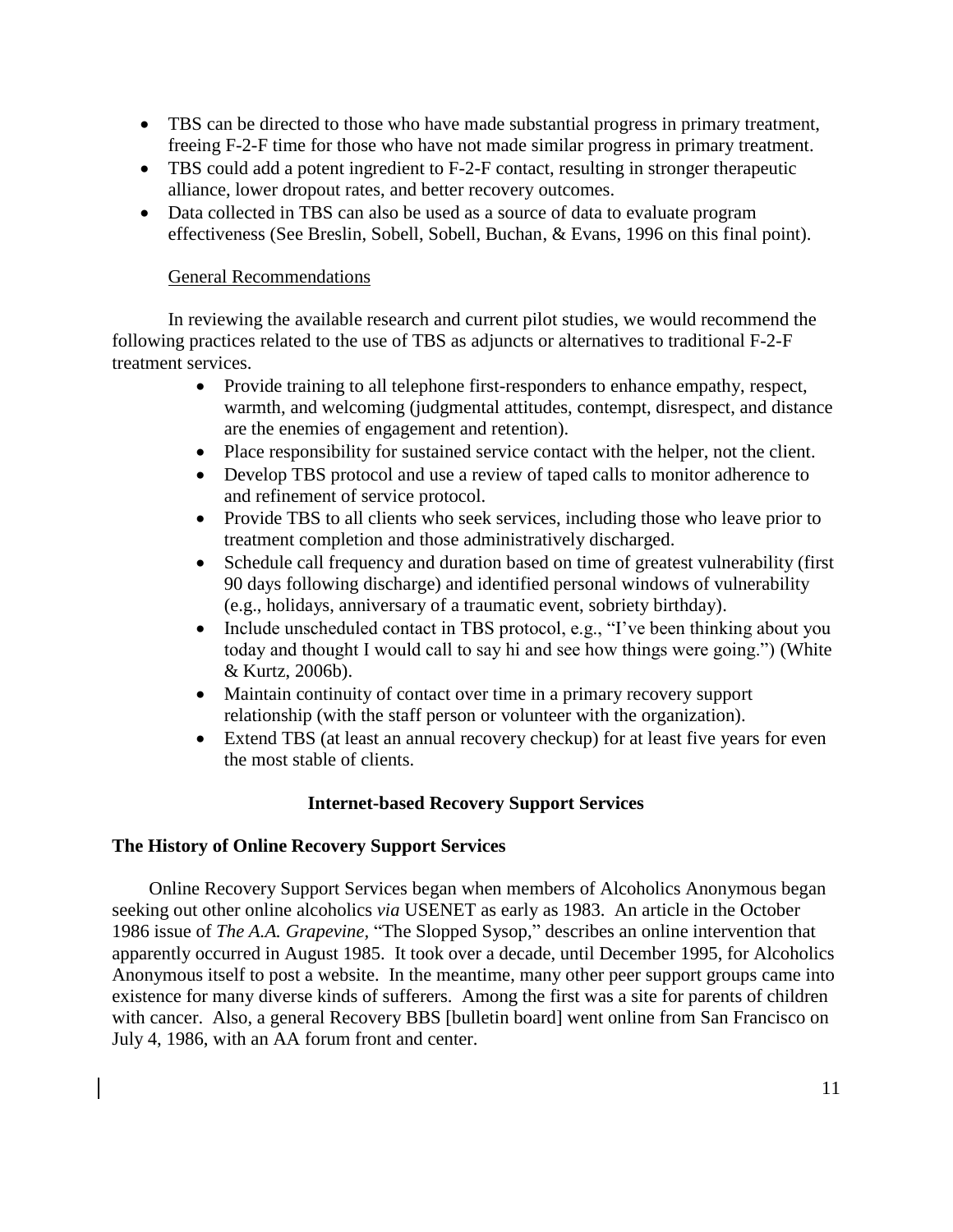By that time, there were as many as 15-20 AA-focused BBSs operating around the country, with another known 40-50 following over the next 2-3 years. According to one early participant: "As I recall, it was a BBS with separate message areas for A.A., N.A., Al-Anon, O.A., Smokers Anonymous and Sex & Love Addicts Anonymous." (Personal communication from Tim S., 2007).

Online recovery support for groups other than AA date from the mid 1990s. The experience of Women for Sobriety (WFS) Online services is typical. The first WFS Online presence began in 1995 with message boards and chat rooms and evolved as the site moved from AOL, to Talk City, to Yahoo to MSN in efforts to resolve problems members experienced gaining access to a site or being able to post on it. WFS Online membership grew from 10 women to currently more than 5,700 women who post more than 1,000 messages per day. The WFS Online community represented at the annual WFS conference now surpasses 50% of those attending. Online participation in WFS is the tip of the iceberg of support, as Online contact is often followed by personal email exchanges, exchange of phone numbers and direct visits between members (Cross, 2007).

Other groups also initiated Online recovery support during this period. Cocaine Anonymous created its first web site in 1995 and its first online meeting (Hope, Faith & Courage) started in early 1997 [\(www.ca-online,org\)](http://www.ca-online,org/). The earliest online Narcotics Anonymous meeting that still exists dates to October of 1998 (NAWS, 2007). Moderation Management (MM) started its first official listserv in 1996. MM Chat Rooms date to 2001 and have witnessed a significant growth in the past five years. In 2002, MM also began offering a link to ABSTAR, an online selfmonitoring tool for those seeking to moderate their alcohol use (Rotgers, 2007). Secular Organization for Sobriety began an internal email list of members in 1995 which evolving into a formal list serve. LifeRing Secular Recovery began its online chat room in 2001 ads has been supplemented by a number of Online forums and services (Marty N., 2007).

The growth of Online recovery support groups evolved in tandem with the advent of the WorldWideWeb and the dawn of the availability of the browser, Mosaic (Wired 1994). By the mid-1990s, Howard Rheingold (1993) and Sherry Turkle (1996) reported that "while chat rooms and newsgroups continue to play a role in computer mediated communication, the Web has assumed a prominent place in forging relationships among people with common interests." (Glogoff, 2001; Galegher, Sproul, & Kiesler, 1998). Storm King's 1994 "Analysis of Electronic Support Groups for Recovering Addicts" offers the best description of the earliest electronic support groups (ESGs). This study explored whether or not ESGs could be recommended by addiction treatment facilities as a way of introducing particularly shy clients to others in recovery and, it so, which clients would be most likely to benefit from this approach. King also raised the question of how much of a client's need for a peer support group could be met online. This early investigation still merits reading (see http://webpages.charter.net/stormking/elect.html)

King continued his research with Danielle Moreggi (1998) in a study titled, "Internet therapy and self help groups - the pros and cons." This work further highlighted the potential role of online recovery support groups:

*Some people have their first contact with self-help organizations by their online presence. There are documented cases of drug addicts who became willing to give up a destructive*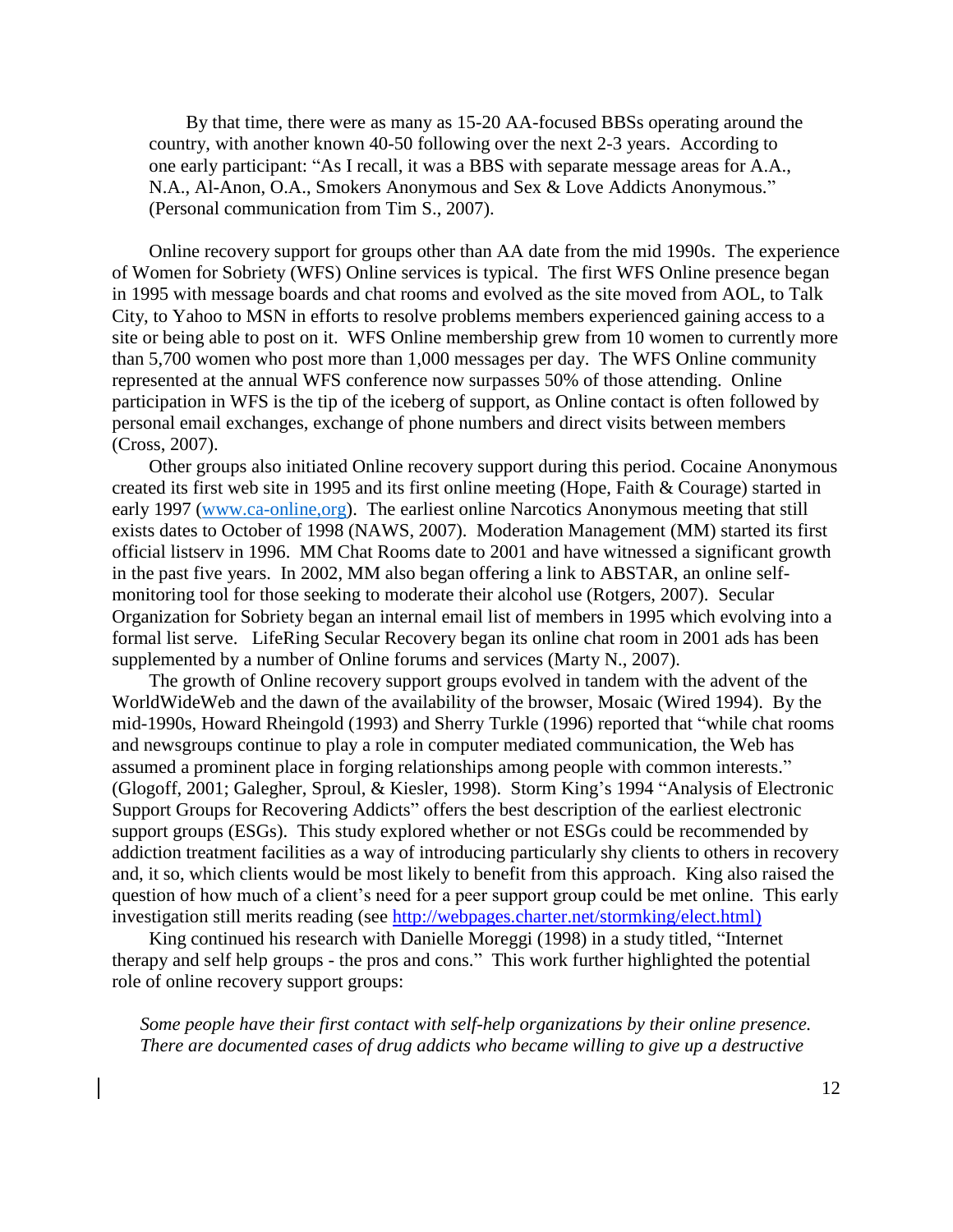# *habit for the first time after witnessing the conversations between members of a recovery online self-help group.*

This same study went on to report a dose relationship in online recovery support group participation, with improved recovery increasing in tandem with the amount of time participants spent in online recovery support meetings VanLear and colleagues (2005) compared different formats of AA online communication with other computer-mediated support groups and noted that AA groups were characteristed by greater reciprocity of self-presentation and otherorientation.

Through the 1990s, the availability of online meetings grew dramatically for AA and other Twelve Step programs as well as for Women for Sobriety, Moderation Management, LifeRing Secular Recovery, SMART Recovery®, and a number of explicitly religious recovery support groups.

Many of the early promoters of online communication anticipated the creation of "virtual communities" (Katz, 2000). Howard Rheingold, in his book *The Virtual Community* (1993), laid out the yearning for a humanistic virtual community, rather than one purely technological or informational. Many hoped that self-help and support groups would fulfill this function (King, 1994; King, 1996). And some did (Weis et al., 2003). But in the area of addiction, the earliest reports noted that the most vibrant and helpful internet online groups were "productive" mainly to the extent that they bridged interested newcomers into actual face-to-face meetings and groups (Madara, 1997; King & Moreggi, 1998). In our interviews with the pioneers of online recovery support groups, most noted the expectation that online meetings would be a bridge to or an adjunct of face to face meetings. Many of these representatives noted their surprise at how many people would come to rely effectively and almost exclusively on online communications as their primary source of recovery support. It appears that in non-Twelve Step groups such as Moderation Management, the recent growth in membership is almost exclusively from online meetings (Kosok, 2006).

#### **Formats**

Online recovery support occurs in many formats. Individual e-mail exchanges, in the form of alternating bulletin-board postings, came first and in their more developed form remain a lively and rich means of support. These relationships often involve sponsorship. They also remain private between those who send them or those to whom they may be forwarded. Although rarer, immediate communication is also available *via* Instant Messaging, in which one's message immediately pops up on the computer or cell phone screen to which it is being sent. Awareness that unencrypted Internet communication is not sevurely private has not generally permeated the recovery community nor, indeed, the general population. Thos aware of this lack of assured privacy night wisely inform vulnerable individuals of its reality.

Newsgroups, now more often called Listservs, involve a kind of group e-mail: each message that is posted goes to all group members who receive it either individually as it is sent or on a kind of summary digest at the end of each day. Newsgroups are often moderated: each message passes through a group monitor who has responsibility for assuring that it is relevant to the concerns of the group and does not violate group standards of proper language, etc. This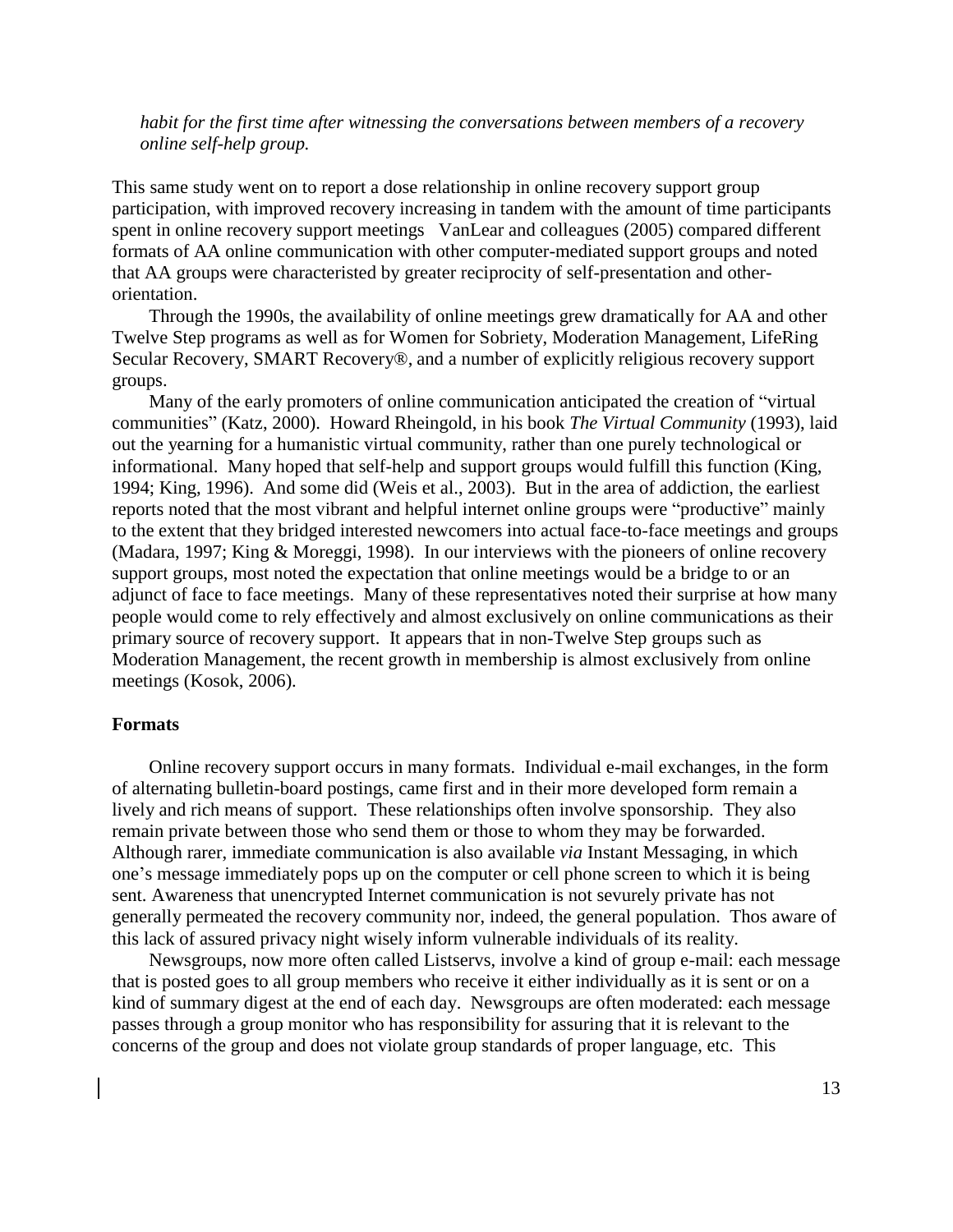modality also evolved from BBS or Bulletin Boards on which individuals could post messages inviting but not necessarily wanting response.

Chat Rooms are online locations where individuals can exchange messages in real time. These may be text-based or employing actual vocal exchanges. It is also possible to have actual visual contact at relatively minor expense as webcams have become more common, though such groups are as yet rare among alcoholics and addicts.

### **Advantages of Web-Based Groups**

One notable advantage of web-based groups is their ability to reach special populations. Computer contact reduces barriers of time, distance, and social status, allowing persons with physical disabilites, home-bound caregivers, status-conscious professionals, and individuals in remote locations the opportunity to participate actively and on an equal basis with the more advantaged (Slatalla 1996; Cudney & Weinert, 2000; Perron, 2002; Weinert et al., 2005). Beder (2005) offers a vivid and detailed description of the importance of a variety of online resources to a professional social worker who had to become a caregiver. Similarly, shy adolescents, many of whom have not sought professional treatment (Humphreys & Klaw, 2001), and those who have sought treatment but not made substantial changes during primary treatment (McKay et al., 2005b) have made significant breakthroughs online. Those who view themselves as stigmatized are especially attracted to online resources (Cooper, 2004). As Salem and colleagues noted as early as 1997, "On-line mutual help may provide a unique form of support for persons who are not as likely to use traditional forms of helping." Also, of course, "computer-mediated social support groups may provide people with a network of individuals to whom they can turn for support when needs are not being met by traditional providers of support" (Wright & Bell, 2003).

In our review of the professional literature on telephone- and Internet-based recovery support services, we are impressed with the ability of these services to reach special populations of people who may either lack access to or face obstacles to their participation in F-2-F recovery support meetings (Kurtz, 1997). Particularly striking is the high percentage of women who utilize online support groups—a phenomenon we attribute to its accessibility, convenience, and safety, and its ability to provide gender-based services in a stigma-free format to women in communities that lack local women's recovery support group meetings. Hall and Tidwell's (2003) study of those using Internet-based recovery support services reported that women made up more than 60% of those using such services—a dramatically higher percentage than that found in treatment admissions and surveys of F-2-F recovery support groups. Other groups for whom this format could offer special advantages include status-conscious professionals (e.g., physicians, business executives, judges), adolescents (Skinner et al., 2001; Kaminer & Napolitano, 2004), persons with impairments that limit access to or usefulness of F-2-F meetings (e.g., persons with hearing loss) (Cummings, Sproull & Kiesler, 2002), individuals in remote locations (e.g., those living in rural or reservation communities) (Chong & Herman-Stahl, 2003), populations who have not sought professional treatment including non-dependent drinkers (Humphreys & Klaw, 2001), and populations who have sought treatment and made initial progress during primary treatment (McKay et al, 2005b).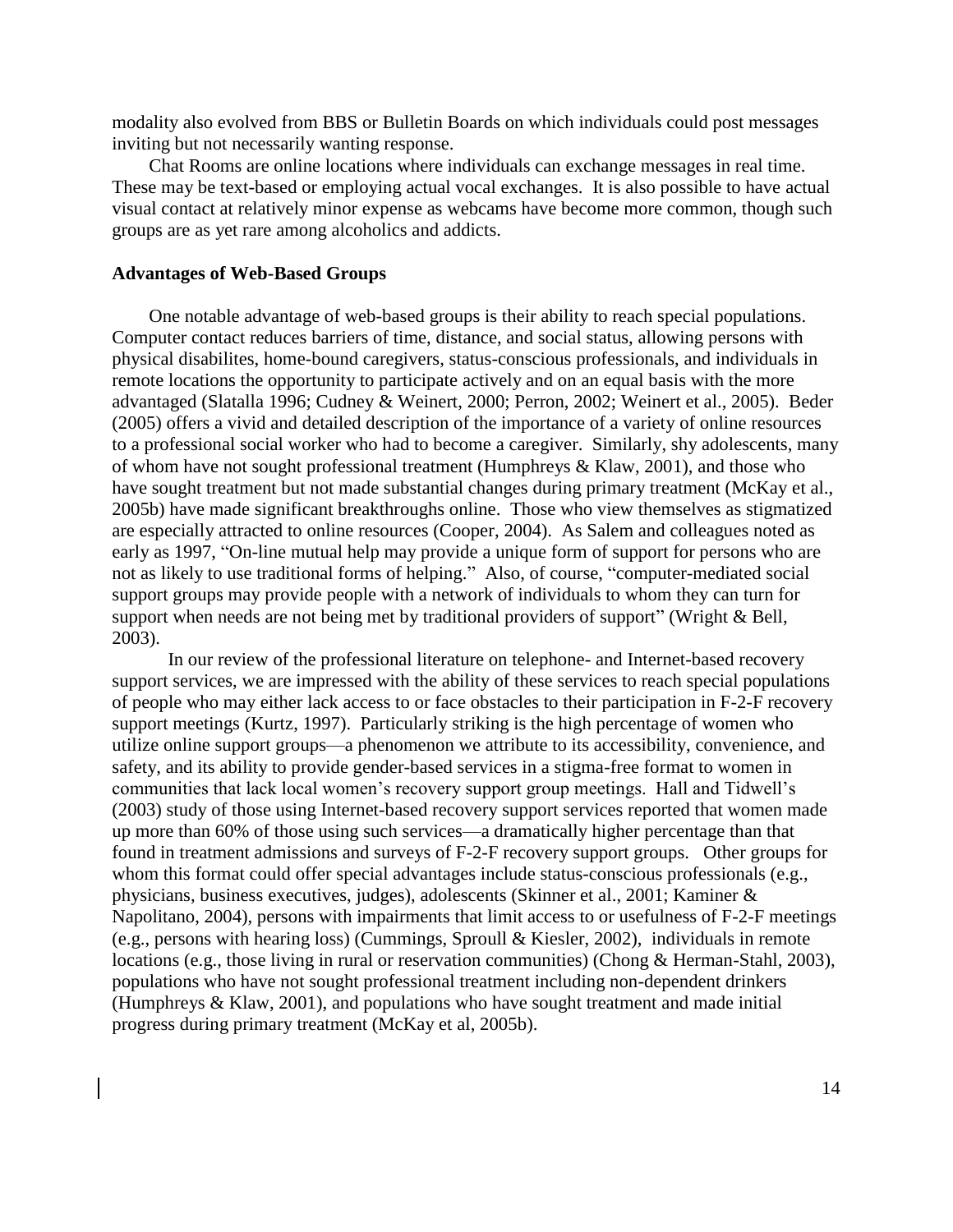Social support groups provide mutual aid and self-help for people facing chronic disease, life-threatening illness, and dependency issues (Furlong, 1989; Cline, 1999). Benefits that accrue from use of social support groups include enhanced quality of life, improved decision making, and increased survival time (Spiegel et al., 1989; Spiegal, 1994; Cline, 1999). Social support groups offer a cooperative approach to meeting social needs, offering a sense of community that can result in genuine empowerment (Braithwaite et al., 1999; White & Dorman, 2001). Even "lurkers", (those who observe but do not post), Nonnecke and Preece (1999) discovered, often "developed a sense of community through their lurking."

### **Problems with Web-Based Involvements**

Web-based involvements can also, of course, lead to problems. Basic texts for anyone thinking of pursuing any kind of psychological help online can be found in the *Selfhelp Magazine* writings of M.E. Peychers and John Suler, available online at http://www.selfhelpmagazine.com/articles/internet/index.shtml. Ethical considerations in such interventions have been well covered by King (1996), Thomas (1996), and Frankel and Siang (1999).

Ambivalence about the Internet and online communication existed almost from its origin (Gilder, 1995). Early on, some hesitated to use online resources because of concerns about privacy (Agre & Rotenberg, 1997). Reasons for this concern are clear from some examples offered by Storm A. King in his 1996 study of the then-growing practice of "Researching Internet Communities." King and Moreggi (1998) noted that: "Covert access by researchers to public Internet forums where highly personal notes are posted is a growing concern. Ethical treatment of human subjects in Internet naturalistic observations requires the researcher to be keenly attuned to the nuances of such public/private spaces."

One concern has been that the availability of online communication would inhibit some individuals from seeking actual face to face contact: they would "bury themselves in their computers" (Goldberger, 1995). A reflection of the validity of this concern may be found in a December, 2005 posting to the Narcotics Anonymous Online Recovery site, reposted as recently as January, 2007.

*We strongly urge people to consider carefully what they are doing before they share "anonymously" online and to know that things and people are not always what they may seem to be and most often are not. Please get involved in real life recovery at NA meetings in your area. Please, turn off your computers and get involved in real life in your recovery and in your community today. Life can be worth living if you go for it.* (http://www.narecovery.org/naonlinerecovery.html#top accessed June 2, 2007.)

This is not, of course, a sole concern of support-group members. Wellman and colleagues (1996) suggested that "Virtual communities are accelerating the ways in which people operate at the centers of partial, personal communities, switching rapidly and frequently between groups of ties. Whether working at home or at an office workstation, many workers have an enhanced ability to move between relationships. At the same time, their more individualistic behavior means the weakening of the solidarity that comes from working in large groups."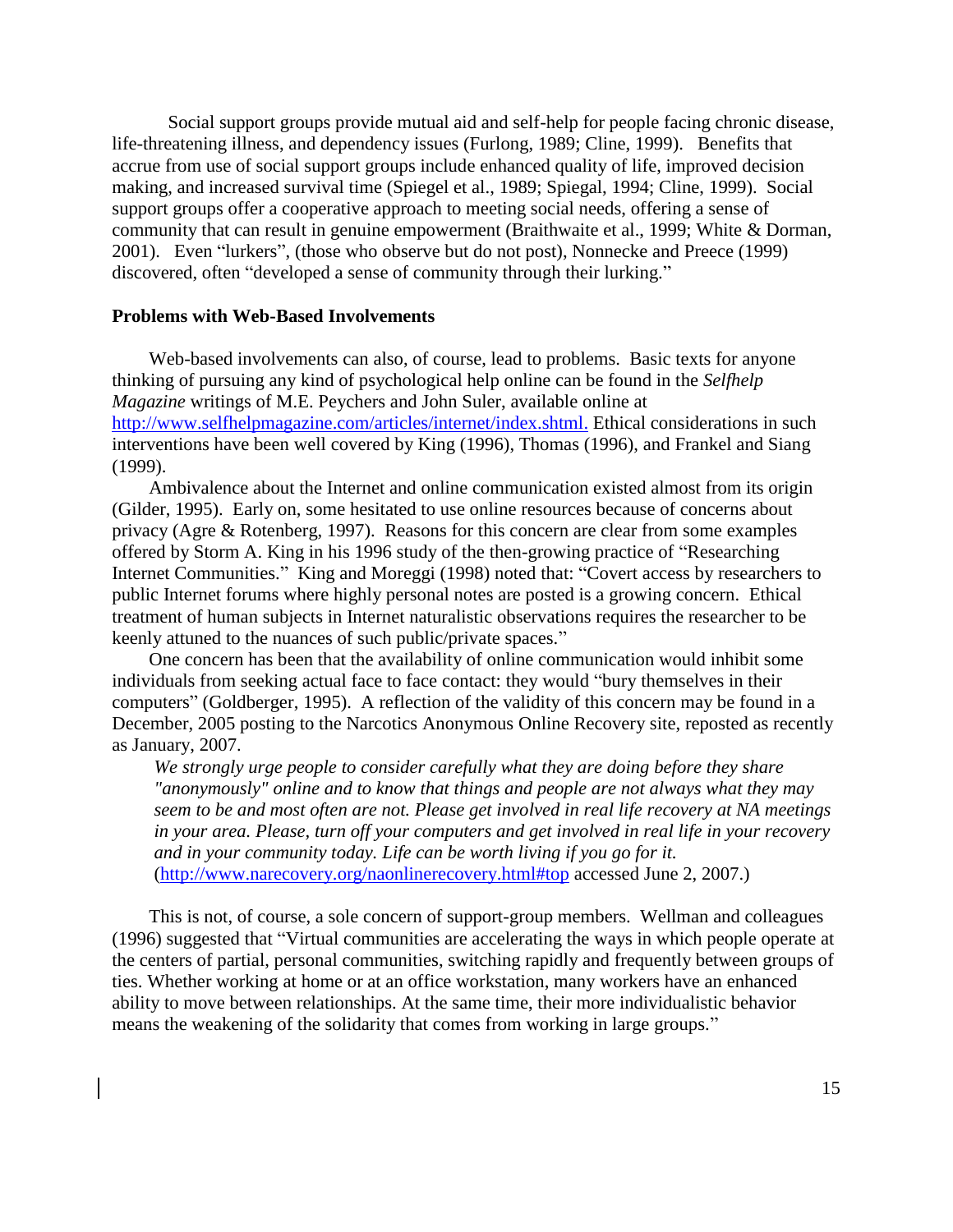Another early concern was the disinhibition that online communication fostered. (Keisler, Siegel, & McGuire, 1984; Reid, 1994; Sproull & Kiesler, 1984; Sproull & Kiesler, 1995). As one investigator summarized: "If all computer-mediated communication systems can be said to have one single unifying effect upon human behavior, it is that usage tends to cause the user to become less inhibited." (Reid, 1994).

Others, however, saw this as an advantage. Griffiths (2005), for example, suggested that freedom from pressures for social desirability "may lead to increased levels of honesty and, therefore, higher validity in the case of self-disclosure." "The Internet may, as a consequence," Griffiths continues, "provide access to socially unskilled individuals who may not have sought help if it were not for the online nature of the self-help group."

## **Wider Utilization of Online Mutual Aid and Support Groups**

Fewer and fewer people are without online access of some sort, but full participation in all groups may not always be available to all individuals wishing to use this resource. With the availability of g-mail and other free e-mail programs that allow private storage on the web itself, even someone who must rely on a public library terminal can participate in the many available email-based groups. In such public venues, of course, awareness of "shoulder surfers" and library observation policies may inhibit users from effective communication.

#### **Problems with Studying Peer Support**

Barak, Grohol, and Proctor (2004) have cautioned that ". . . although clinicians and scientists strive at obtaining reliable evidence, we question whether certain types of quantitative research on Internet peer support groups are desired, needed, or even possible." They pointed out that the Eysenbach et al. article to which they were responding had admitted that "Given the abundance of unmoderated peer to peer groups on the internet, research is required to evaluate under which conditions and for whom electronic support groups are effective . . . (p.1166)." But they went on to suggest that: "research of online peer-to-peer support groups by professionals is rather paternalistic, and it completely misses the point that the Internet environment is viewed by its users as a self-empowering medium. Users do not necessarily want, or need, professional researchers present in peer-to-peer support groups, which are run by ordinary people for ordinary people. Many of these groups thrive precisely because there are no professionals in them. Moreover, we question whether researchers can truly evaluate under which conditions and for whom (p. 1170) online groups are effective given the inherent nature of these groups, characterized by minimal control, open-door approach, and unidentifiability" (e.g., Wright & Bell, 2003).

#### **Professional Interventions**

As Madara (2007) has observed, "Once professionals see the parade, they run to the front to lead it." In the area of self-help mutual-aid, the rush to online co-optation was, if anything, greater than in the world of face-to-face meetings, particularly within the addiction treatment arena. The earliest professional involvement took place by way of information sites. A review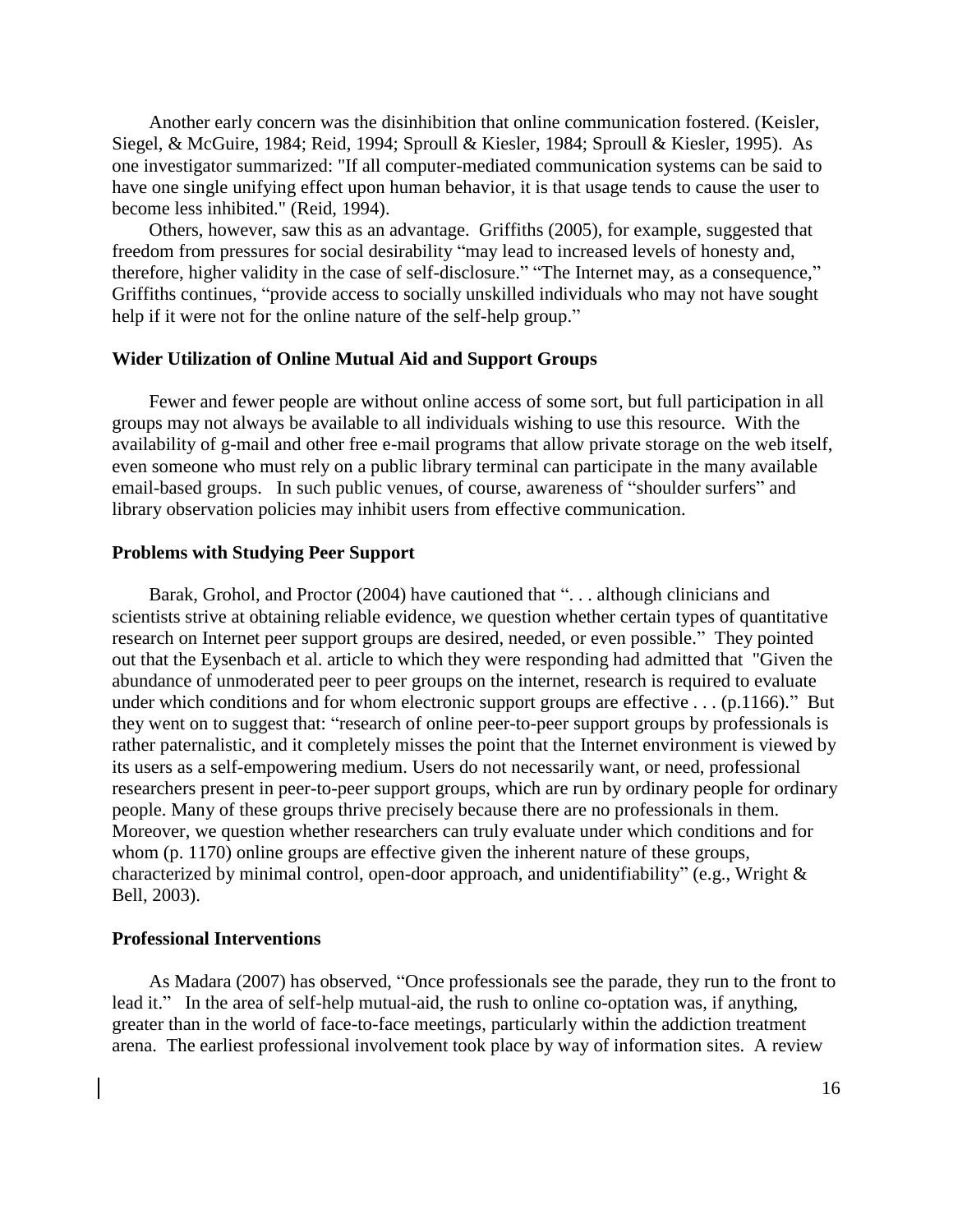of electronic bulletin boards for health information together with useful definitions was published in 1985 (Peterson & Rippey, 1992). The earliest alcoholism information site was aimed at professionals, a report on "ETOH - the NIAAA data base: what it is and what to expect from it," that included "related information" (McGinn, 1989).

On the therapy side, an excellent summary may be found at the E-Therapy site, http://www.metanoia.org/imhs/history.htm, which notes that "Ivan Goldberg, M.D. began fielding questions online about medical treatment of depression at least as early as 1993. He did not solicit questions on his own popular website, Depression Central, but generously served as unofficial advisor to the online depression support group Walkers in Darkness, responding to inquiries about medications in an educational capacity." (cf. http://www.walkers.org, accessed June 2, 2007). Fee-based mental health services offered to the public began to appear on the Internet in mid-1995. The earliest was by Leonard Holmes, Ph.D. who offered "Shareware Psychological Consultation," answering questions on a "pay if it helps" basis. By the fall of 1995, two other fee-based mental health advice sites, "Help Net" and "Shrink Link" had appeared.

Screening and Assessments Research on Internet-based support groups suggests significant potential to reach many more individuals than can be physically screened in healthcare and other offline encounters. As Vinson (2001) noted in reporting on the research of Nguyen et al. (2001), computer screening for problem drinking saves precious primary care time especially when dealing with the elderly, is effective, and is generally acceptable to patients. Kypri and colleagues (2004) effectively used an Internet-based application of the Alcohol Use Disorder Identification Test (AUDIT) to reduce hazardous drinking among university students. Saitz et al. (2004) demonstrated that "[a] well-publicized, easily accessible, research-based screening and intervention Web site can attract many users, most of whom are drinking excessively, and many of whom avail themselves of referral information after receiving individualized feedback."

Several computer-based screening and problem assessment programs are available online. http://www.alcoholscreening.org/ offers a test based on the Alcohol Use Disorders Identification Test (AUDIT), developed by the World Health Organization to screen for harmful or hazardous drinking patterns. Another online alcohol screening tool can be found at http://www.alcoholscreening.org/AS/index.aspx?CID=57, a syndicated service provided by Join Together. Join Together, a project of the Boston University School of Public Health, is a national resource supporting community-based efforts to prevent and treat substance misuse and addiction. The revised Michigan Alcohol Screen Test (MAST) can be found at [http://counsellingresource.com/quizzes/alcohol-mast/index.html.](http://counsellingresource.com/quizzes/alcohol%1emast/index.html) (All sites listed in this paragraph were accessed June 2, 2007.)

### **Counseling and Treatment**

King and Moreggi (1998) examined the "efforts of mental health workers who offer fee based services over the internet, both by e-mail and in chat rooms," evaluating "the ethical, legal and moral implications" of these practices. Providing an "overview of the types of and nature of on-line self-help, mutual aid groups," they also described "the nature of the interpersonal relationships" in such settings and reviewed the "positive aspects of involvement in such virtual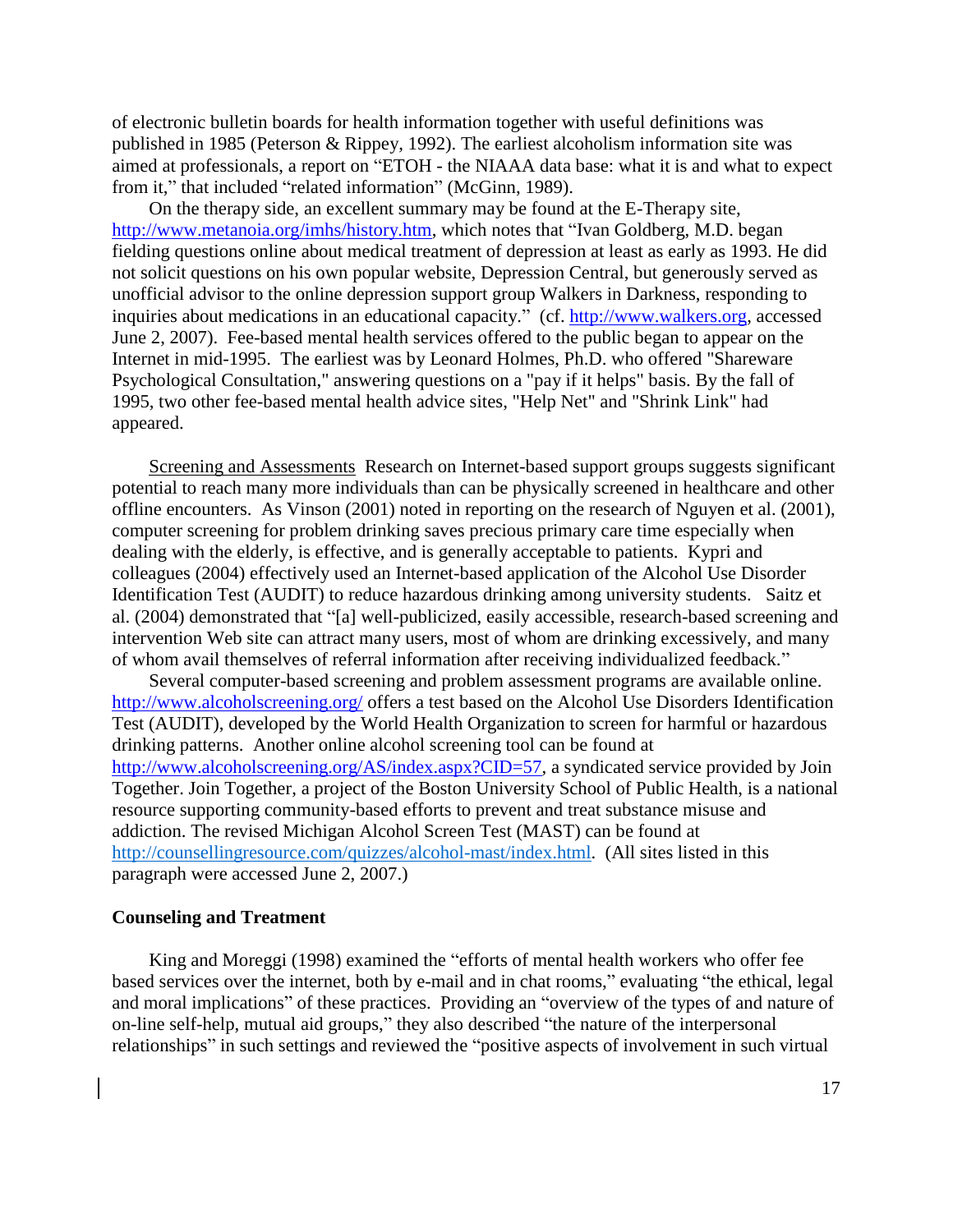support groups" as well as their drawbacks. Linke et al. (2004) investigated the benefits of "web-based intervention to encourage excessive drinkers to adopt a healthy pattern of drinking and reduce alcohol-associated harm." Of the 1319 registrations over the course of their sixmonth study, the 6% who stayed through the six-week course "provided encouraging feedback about the value of the site."

The quality of e-therapy remains an open topic. Copeland and Martin (2004) observed that although the then-largest online treatment site, e-Getgoing [\(http://www.egetgoing.com](http://www.egetgoing.com/) accessed June 7, 2007), which was accredited by the Joint Commission on Accreditation of Healthcare Organizations and the Commission on Accreditation of Rehabilitation Facilities in the USA and had been collecting process evaluation data for a period of time, that data remained unpublished, which is still true in 2007. As Copeland and Martin went on to note, "This approach to treatment is controversial . . . due to its unregulated nature and issues of clinical responsibility, adequacy of client/risk assessment in the absence of physical cues, therapist licensing, and treatment effectiveness" (Laszlo, Esterman, & Zabko, 1999; Manhal-Bagus, 2001; Oravec, 2000; Pomerantz, 2002).

This situation has not changed, though efforts along these lines continue. Thus, starting from the observation that "The majority of individuals with alcohol use disorders do not receive treatment," Huang and Lieberman (2006) designed an "online program . . . to increase users' motivation for change and offer treatment options." Their internet-based program "guided subjects through a series of standardized questionnaires and provided them with feedback designed to enhance their appreciation of the negative aspects of their alcohol use." Data originally collected from 1297 individuals revealed significant alcohol-related morbidity, though less than a comparison population of Project MATCH subjects. Significantly, the respondents included a greater percentage of women, and this group was also younger and more likely to be employed. The authors concluded that Alcoholcheckup.com was able to reach a hidden population with serious alcohol problems that was significantly different from the population served by traditional programs. Reaching this less motivated population may allow the program to serve as a stepping stone, moving alcohol abusers into treatment at an earlier stage of their illness. There have been no follow-up studies as of this date (April 2007). And so, as Alemi et al. note in their study of the *content* of various therapeutic exchanges with "nearly 300 clients . . . for recovery from substance abuse": "The use of electronic media in providing mental health treatment remains controversial due to concerns about confidentiality, security and legal considerations"(2007).

Despite the number of e-therapists available, lack of empirical research makes it impossible at this stage to provide an objective evaluation of the effectiveness of online therapy. In addition, the need to address central technological, legal, and ethical issues associated with efficient access, confidentiality (particularly regarding illicit drug use), and duty of care of the online therapists mean that online therapy has a only a limited role to play in treatment systems at this stage.

One difficulty with the use of such providers is that these services are not reimbursable through most public and private behavioral health care funders. Gross (2000) offered an adequate summary of both the possibilities of online counseling and the many concerns that need to be kept in mind when approaching the topic and practice of online counseling.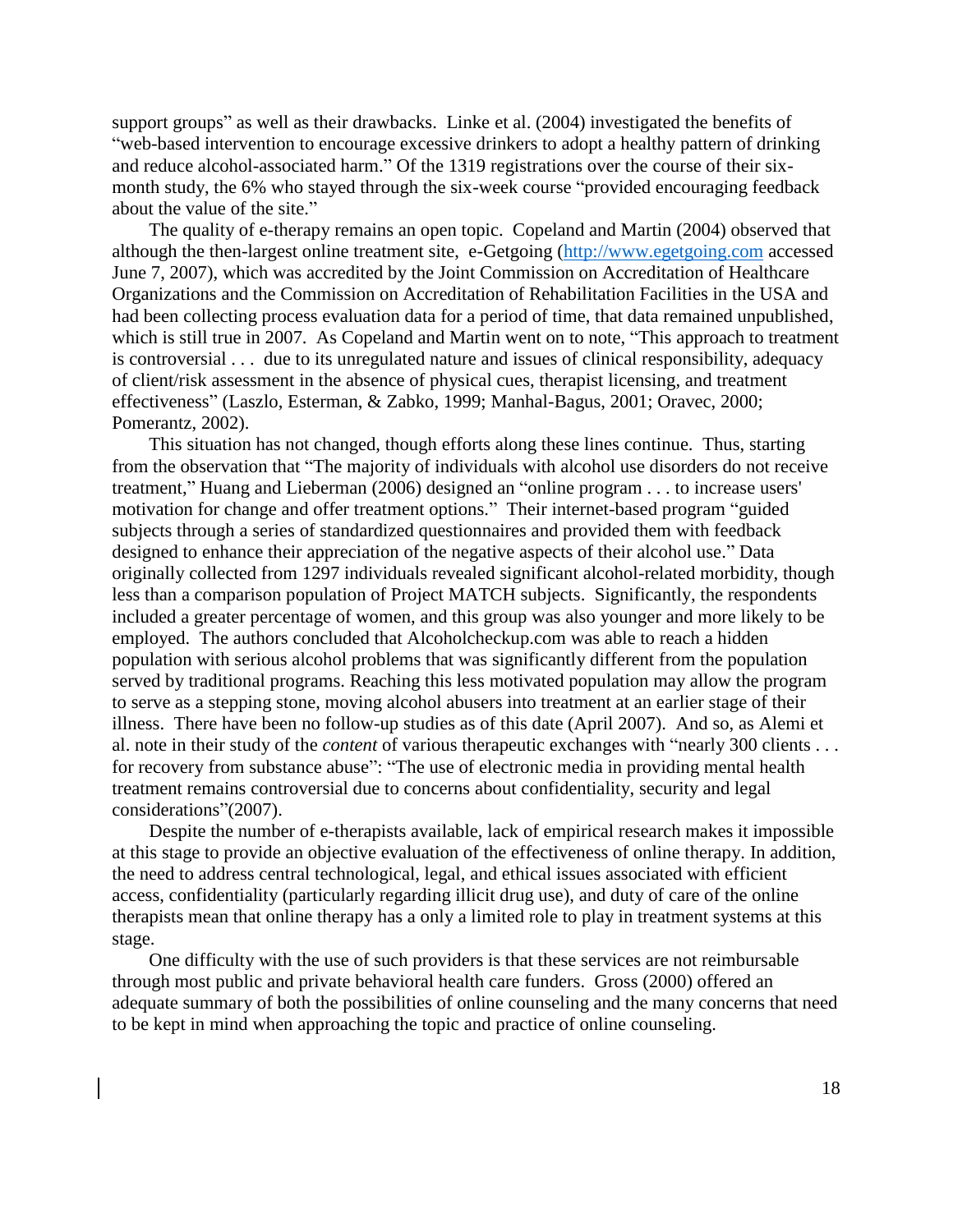Computer-Mediated Addiction Counseling: E-therapy (also known as cybertherapy and online counseling) for addictive disorders is being delivered in a number of formats: an emailbased question and answer format focusing primarily on information delivery, ongoing communications through live chat or extended email exchanges, online support groups that are counselor facilitated, and online video-conferencing that allows the counselor and client to see and hear each other (Griffiths, 2005). One of the earliest of the online addiction counseling services was eGetgoing [\(http://www.egetgoing.com](http://www.egetgoing.com/) accessed June 7, 2007), which advertises itself as "anonymous, convenient, affordable". EGetgoing provides each person a PCcompatible headset and microphone that allows each client to see their therapist and speak to and hear (rather than type and read) other group members. Costs at the time this monograph was being prepared (June 2007) were \$399 per month for three months of primary treatment, followed by \$50 per month for participation in aftercare groups. Other addiction-focused Etherapy services include:

- [www.askthetherapist.com;](http://www.askthetherapist.com/)
- [www.addictionrecoveryguide.org/treatment/online.html;](http://www.addictionrecoveryguide.org/treatment/online.html) and
- [www.choose2change.com](http://www.choose2change.com/) (Griffiths, 2005).

All of these sites are listed for illustration purposes only to convey the range of currently available E-therapy services for substance use disorders.

One of the most detailed online addiction counseling protocols published to date is provided by Farrokh Alemi and colleagues (2007). Their article acknowledges special ethical, legal, and clinical issues related to online therapy, but notes that such issues can be competently addressed by counselors and clients familiar with the potentials and limitations of Internet-based communication. Particular benefits from online therapy noted in the Alemi et al. studies are increased client retention, increased use of other recovery support resources, e.g., NA meetings, and decreased health care utilization costs. They argue that the positive effects are based not on the ready availability of the online service, but on its particular content.

The recommended format (Alemi et al., 2007) comprises a series of email exchanges sent from the counselor, which includes the client's alias (used for confidentiality purposes); Counselor's name, title, and work email; date the email was sent and time it took the client to open it (computer calculated); an opening greeting; statement of the issue (one per email); illustration of the issue; an open-ended question inviting a client response; a counselor signature; and a statement of email confidentiality. The email series occurs over what is conceptualized as 12 stages of online therapy: 1) establish contact, 2) assessment, 3) identify consequences of substance use, 4) develop a plan for recovery, 5) admit to substance abuse and mobilize support for change, 6) identify problematic interpersonal relationships, 7) adjust daily routines through group action, 8) create a sense of spirituality and community through group action, 9) identify substitute routines through group action, 10) share success with others, 11) address cycles of relapse, and 12) make amends and offer help to others. This model involves online therapy spanning 4 to 6 months that mixes counselor-client email communication, written assignments, electronic support groups, and creation of a personalized recovery team drawn from each client's natural environment.

Detailed email scripts for email-based counseling are available in the following resource: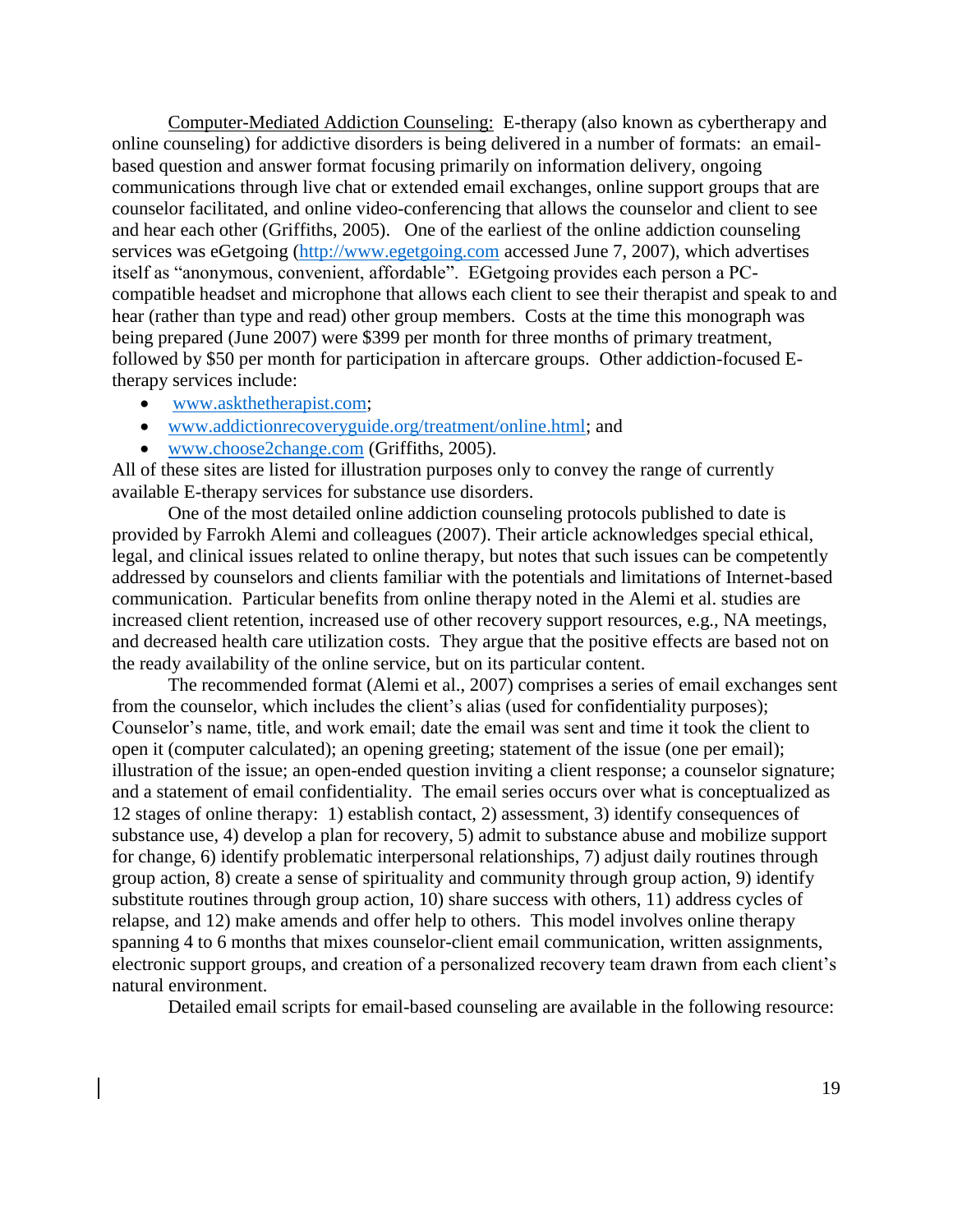Alemi, F., Haack, M.R., Nemes, S., Augburns, A., Sinkule, J., & Neuhauser, D. (2007). Therapeutic emails. *Substance Abuse Treatment, Prevention, and Policy, 2*(7). Retrieved February 20, 2007 from [http://www.substanceabusepolicy.com/content/2/1/7.](http://www.substanceabusepolicy.com/content/2/1/7)

### **Counselor Skills Required for Online Recovery Support**

For both addiction counselors and recovery coaches, offering services online requires skills above and beyond those required for face-to-face work. Fenichel and colleagues (2002) suggest that online therapists need both technical and emotional skills. The former include the ability to type fast, knowledge of the Internet and software programs, a library of related web links, and knowledge of encryption/privacy technologies. The latter include communicating emotions in text format, ability to conduct therapeutic interventions in text, reading and managing transference via online text, ability to clarify meaning of Online communications, tolerance of occasional computer glitches, and ability to emotionally handle acting out via client projections and messages. Online counselors must also be able to navigate between online and face-to-face contact as circumstances dictate.

#### **Client Characteristics Indicating Appropriateness of Online Recovery Support**

Fenichel and colleagues (2002) have also suggested that not all clients are suitable for online counseling. Clients most suitable for online counseling are those who have a working mastery of computers and are comfortable communicating online, possess or have ready access to a computer and Internet services, can type quickly (or have voice technology), can handle occasional computer glitches, can sustain a relationship online (express themselves in writing, clarify the meaning of written messages, etc.), and have a credit card and are comfortable using it online (where service payment is done electronically).

Hall and Tidwell (2003) conducted a preliminary study of the characteristics of those using online resources for purposes of "prevention, intervention, recovery and/or aftercare." They found such consumers to be overwhelmingly white (91%), female (66%), and 21-60 years of age (86%). Those participating in online recovery support group meetings represented a wide variety of recovery programs spanning religious, spiritual, and secular recovery support groups. 77% reported both a primary and secondary program, suggesting a high degree of coparticipation in mutual aid societies. This pattern of co-participation (e.g., in AA and WFS) increased in tandem with duration of time using online recovery services. The overall mean length of time using online recovery supports was 32 months. While one would think that Internet-based recovery supports would be an attractive medium for Generation X, it is somewhat surprising that 70% of those participating in the online study of Hall and Tidwell were between ages 36 and 55.

### **Web-based Continuing Care**

There is a growing interest in the potential for Internet-based systems of continuing care. Hazelden, for example, has recently launched a plan to offer all of its patients a web-based continuing care option. This program would combine weekly contacts with a recovery coach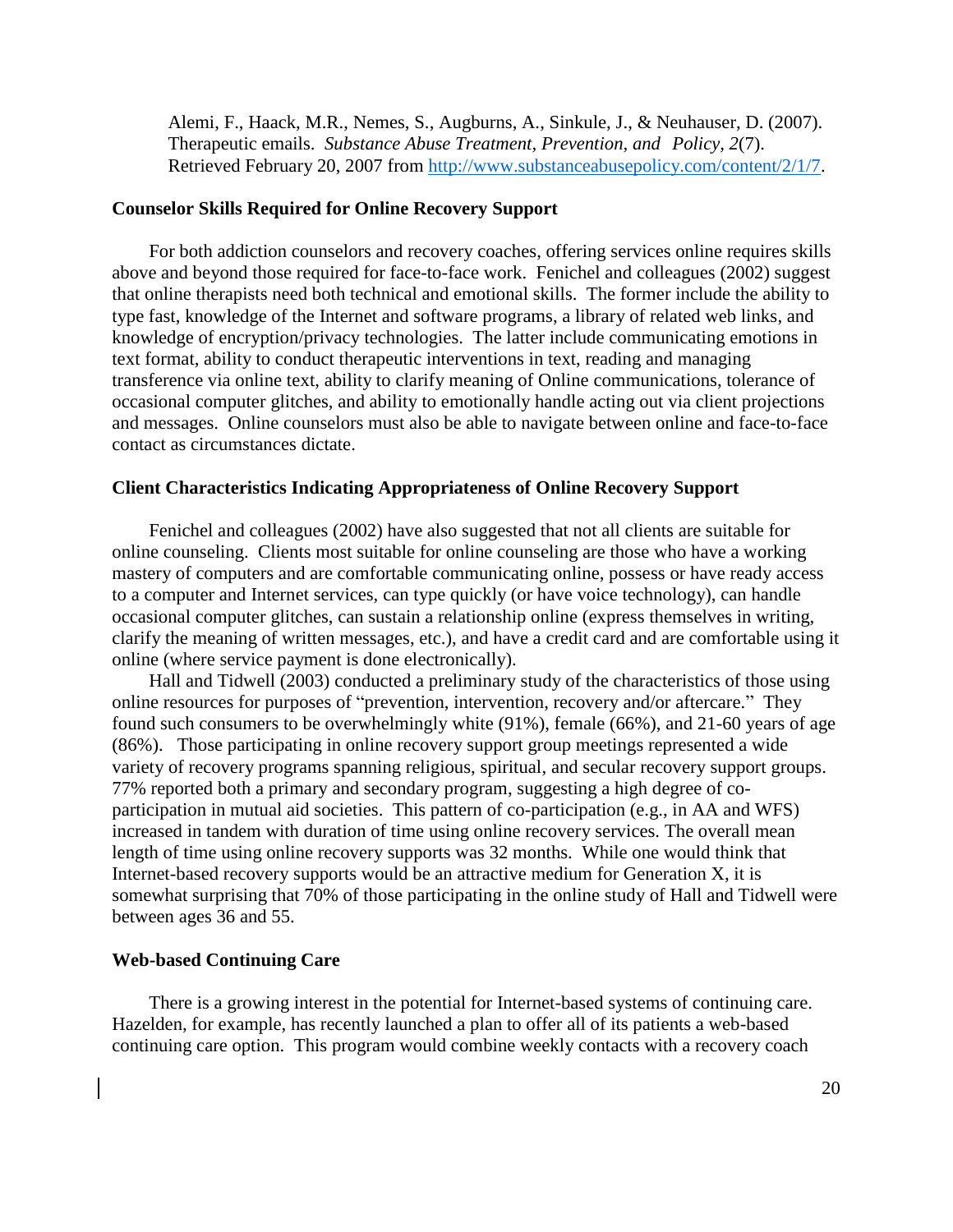with a personalized web-based home page offering learning and self-assessment modules that will guide each individual through early recovery. Unique in this system is a flagging system that alerts the recovery coach of warning signs of relapse revealed in the online self-assessment exercises (Hazelden, 2007).

# **Summary and Conclusions**

Studies to date reveal a substantial demand for telephone- and Internet-based addiction recovery support services, and preliminary studies of the effectiveness of such studies suggest they have promise in promoting long-term recovery outcomes. Such services may offer special advantages including accessibility, convenience, flexibility, safety, and affordability. They may also offer a means of immediately capitalizing on brief windows of heightened motivation during addiction careers often marked by ambivalence related to both drug use and abstinence (Copeland & Martin, 2004). Many questions related to telephone- and Internet-based services have yet to be answered, including their degree of effectiveness, their utility with different populations, and any special risks associated with these service delivery formats. Notwithstanding these challenges, we see great potential in the use of new technologies to deliver professionally-directed treatment and continuing care services and peer-based recovery support services. Given preliminary findings that combining service ingredients (e.g., Internet screening supplemented with mailed self-help materials)(Cunningham et al., 2005) can generate additive effects, we see a future in which telephone and Internet-based services are combined and sequenced with traditional face to face services to significantly elevate long-term recovery outcomes.

**Acknowledgment**: Development of this publication was supported by the Great Lakes Addiction Technology Transfer Center funded by the Center for Substance Abuse Treatment. The opinions expressed here do not reflect the official position of CSAT, SAMHSA or DHHS.

**About the Authors**: Ernest Kurtz is Adjunct Assistant Research Scientist at the Department of Psychiatry, University of Michigan Medical School and the author of *Not-God: A History of Alcoholics Anonymous* and co-author of *The Spirituality of Imperfection.* William White is a Senior Research Consultant at Chestnut Health Systems and author of *Slaying the Dragon: The History of Addiction Treatment and Recovery in America.*

# **References and Recommended Reading**

- Agre, P. E., & Rotenberg, M. (1997). *Technology and privacy: The new landscape*. Retrieved April 6, 2007 from http//polaris.gseis.ucla.edu/pagre/landscape.html.
- Alemi, F., Haack, M. R., Nemes, S., Aughburns, R., Sinkule, J., & Neuhauser D. (2007). Therapeutic emails. *Substance Abuse Treatment Prevention and Policy*, *16*(2), 7.
- Alemi, F., Mosavel, M., Stephens, R. C., Ghadiri, A., Krishnaswamy, J., & Thakkar, H. (1996). Electronic selfhelp and support groups. *Medical Care, 34*(10 Suppl), 32-44.
- Ashton, M., & Witton, J. (2004). The power of the welcoming reminder. *Drug and Alcohol Findings*, Issue 11. Retrieved from [http://www.drugandalcoholfindings.uk.](http://www.drugandalcoholfindings.uk/)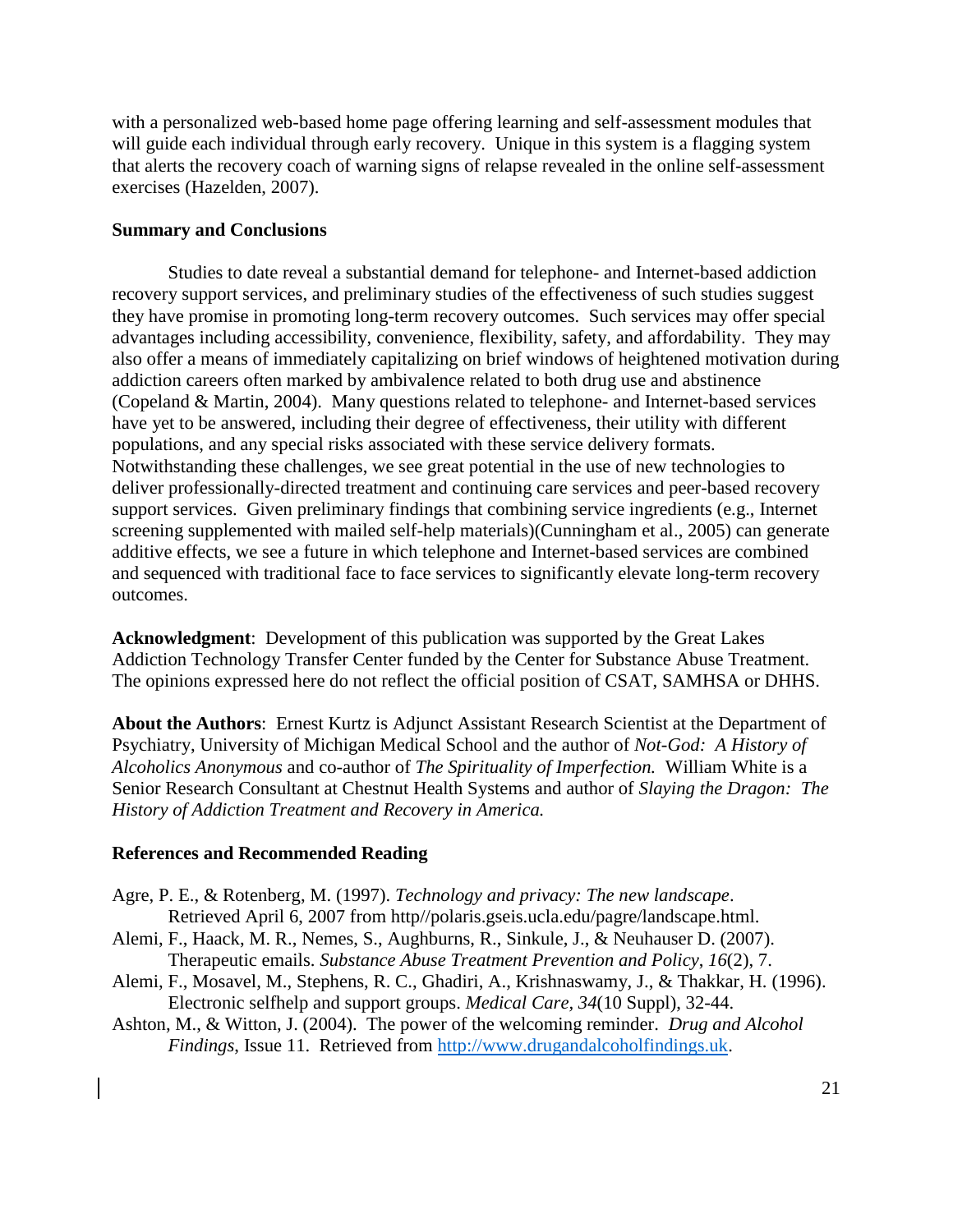- Baekeland, F., & Lundwall, L. (1975). Dropping out of treatment: A critical review. *Psychological Bulletin*, *82*(5), 738-783.
- Barak, A., Grohol, J.M., & Pector, E. (2004). Methodology, validity, and applicability: A critique on Eysenbach et al. *British Medical Journal, 328*, 1166.
- Barrera, M., Glasgow, R. E., McKay, H. G., & Boles, S. M. (2002). Do Internet-based support interventions change perceptions of social support? *American Journal of Community Psychology, 30,* 637-654.
- Beder, J. (2005). Cybersolace: Technology built on emotion. *Social Work*, *50*(4), 355-358.
- Betty Ford Center in the News. (2006). *Focused continuing care: One-year, extended care at Betty Ford Center.* Retrieved from

http://www.bettyfordcenter.org/news/innews/narticle.php?id=16.

- Braithwaite, D.O., Waldron, V.R., Finn, J (1999) Communication of social support in computer-mediated groups for people with disabilities. ) Health Communications, 11(2):123-51.
- Breslin, C., Sobell, L.C., Sobell, M.B., Buchan, G., & Kwan, E. (1996). Aftercare telephone contacts with problem drinkers can serve a clinical and research function. *Addiction*, *91*(9), 1359-1364.
- Brodey, B.B., Rosen, C.S., Brodey, I.S., Sheetz, B.M., Steinfeld, R.R., & Gastfriend, D.R. (2004). Validation of the Addiction Severity Index (ASI) for internet and automated telephone self-report administration. *Journal of Substance Abuse Treatment, 26*(4), 253- 259.
- Brodey, B.B., Rosen, C.S., Winters, K.C., Brodey, I.S., Sheetz, B.M., Steinfeld, R.R., & Kaminer Y. (2005). Conversion and validation of the Teen-Addiction Severity Index (T-ASI) for Internet and automated-telephone self-report administration. *Psychology of Addictive Behaviors, 19*(1), 54-61.
- Broffman, T., Fisher, R., Gilbert, B., & Valentine, P. (2006). Telephone recovery support & the recovery model. *Addictions Professional*. ADD VOLUME/PAGES
- Campbell, S.W., & Kelley, M. J. (2006). Mobile phone use in AA networks: An exploratory study. *Journal of Applied Communication Research, 34*(2), 191-208.
- Chervokas, J., & Watson, T. (1996, October 28). Patients with rare diseases find outlet, support online. *New York Times*.
- Chong, J., & Herman-Stahl, M. (2003). Substance abuse treatment outcomes among American Indians in the Telephone Aftercare Project. *Journal of Psychoactive Drugs*, *35*(1), 71-77.
- Cline, R. J. W. (1999) Communication in social support groups. In Frey, L., Gouran, D. and Poole, S. (eds), *Handbook of Small Group Communication*. Sage, Thousand Oaks, CA, pp. 516–538.
- Cooper, G. (2004). Exploring and understanding online assistance for problem gamblers: The pathways disclosure model. *International Journal of Mental Health and Addiction*, *1*(2), 32-38.
- Copeland, J., & Martin, G. (2004). Web-based interventions for substance use disorders: A qualitative review. *Journal of Substance Abuse Treatment, 26*(2), 109-116.
- Coviella, D.M., Zanis, D.A., Wesnoski, S.A., & Alterman, A.I. (2006). The effectiveness of outreach case management in re-enrolling discharged methadone patients. *Drug and Alcohol Dependence*, *85*, 56-65.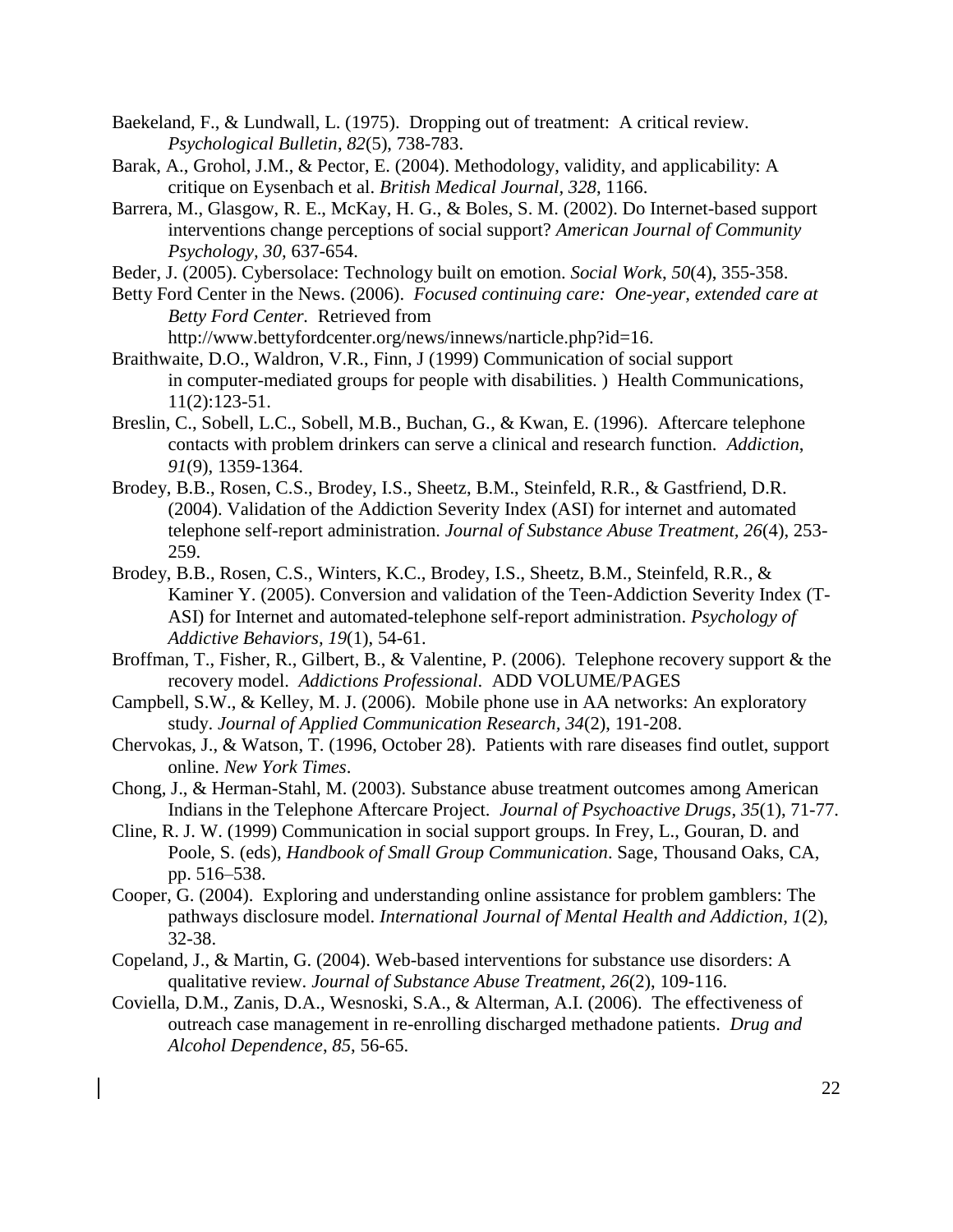Crawford, S. (2006, April 22). On-line therapy: The faceless cure? *Toronto Globe and Mail*.

- Cross, N. (2007) Personal communication with the Recording Secretary of the Women for Sobriety Board of Directors regarding the history of online support through Women for Sobriety, May 25, 2007.
- Cudney, S. A., & Weinert, C. (2000). Computer-based support groups: Nursing in cyberspace. *Computers in Nursing*, *18*(1), 35-43.
- Cummings, J.N., Sproull, L., & Kiesler, S.B. (2002). Beyond hearing: Where real-world and online support meet. *Group Dynamics: Theory, Research, and Practice*, *6*(1), 78–88.
- Cunningham, J., Sobell, L., Sobell, M., Agrawal, S., & Toneatto, T. (1993). Barriers to treatment: Why alcohol and drug abusers delay or never seek treatment. *Addictive Behaviors*, *18*, 347-353.
- Cunningham, J.A., Humphreys, K., Koski-Jannes, A., & Cordingley, J. (2005). Internet and paper self-help materials for problem drinking: Is there an additive effect? *Addictive Behaviors*, *30*, 1517-1523.
- Dennis. M. L., Scott, C. K., & Funk, R. (2003). An experimental evaluation of recovery management checkups (RMC) for people with chronic substance use disorders. *Evaluation and Program Planning, 26*(3), 339-352.
- Donovan, D. (1998). Continuing care: Promoting maintenance of change. In W. R. Miller, & N. Heather (Eds.), *Treating addictive behaviors* (2nd ed., pp. 317-336). New York: Plenum Press.
- Donovan, D.M., Rosengren, D.B., Downey, L., Cox, G.B., & Sloan, K.L. (2001). Attrition prevention with individuals awaiting publicly funded drug treatment. *Addiction, 96*(8), 1149-1160.
- Ester, D. (1996). ESRD patient support group meets global community online. *Nephrology News Issues*, *10*(9), 47-48.
- Eysenbach, G., Powell, J., Englesakis, M., Rizo, C., & Stern, A. (2004). Health related virtual communities and electronic support groups: Systematic review of the effects of online peer to peer interactions. *British Medical Journal, 328*(7449), 1166ff.
- Feenberg, A. L., Licht, J. M., Kane, K. P., Moran, K., & Smith, R. A. (1996). The online patient meeting. *Journal of the Neurological Sciences, 139*(Suppl), 129-131.
- Fehr, B.J., Weinstein, S.P., Sterling, R.S., & Gottheil, E. (1991). "As soon as possible:" An initial treatment engagement strategy. *Substance Abuse*, *4*, 183-189.
- Fenichel, M., Suler, J., Farak, A., Zelven, E., Jones, G., & Walker-Schmucker, W. (2002). Myths and realities of online clinical work. *Cyberpsychology & Behavior, 5*(2), 481-497.
- Finn, J. (1995). Computer-based self-help groups: A new resource to supplement support groups. *Social Work With Groups, 18*(1), 109-117.
- Finn, J. (1996). Computer-based self-help groups: Online recovery for addictions. *Computers in Human Services*, *13*(1), 21-41.
- Finn, J. (1999). An exploration of helping processes in an online self-help group focusing on issues of disability. *Health & Social Work*. *24*(3), 220-231.
- Finn, J., & Holden, G. (2000). Human services online: A new arena for service delivery. *Journal of Technology in Human Services*, *17*, 1-23.
- Finn, J., & Lavitt, M. (1994). Computer-based self-help groups for sexual abuse survivors. *Social Work with Groups, 17*(1-2), 21-46.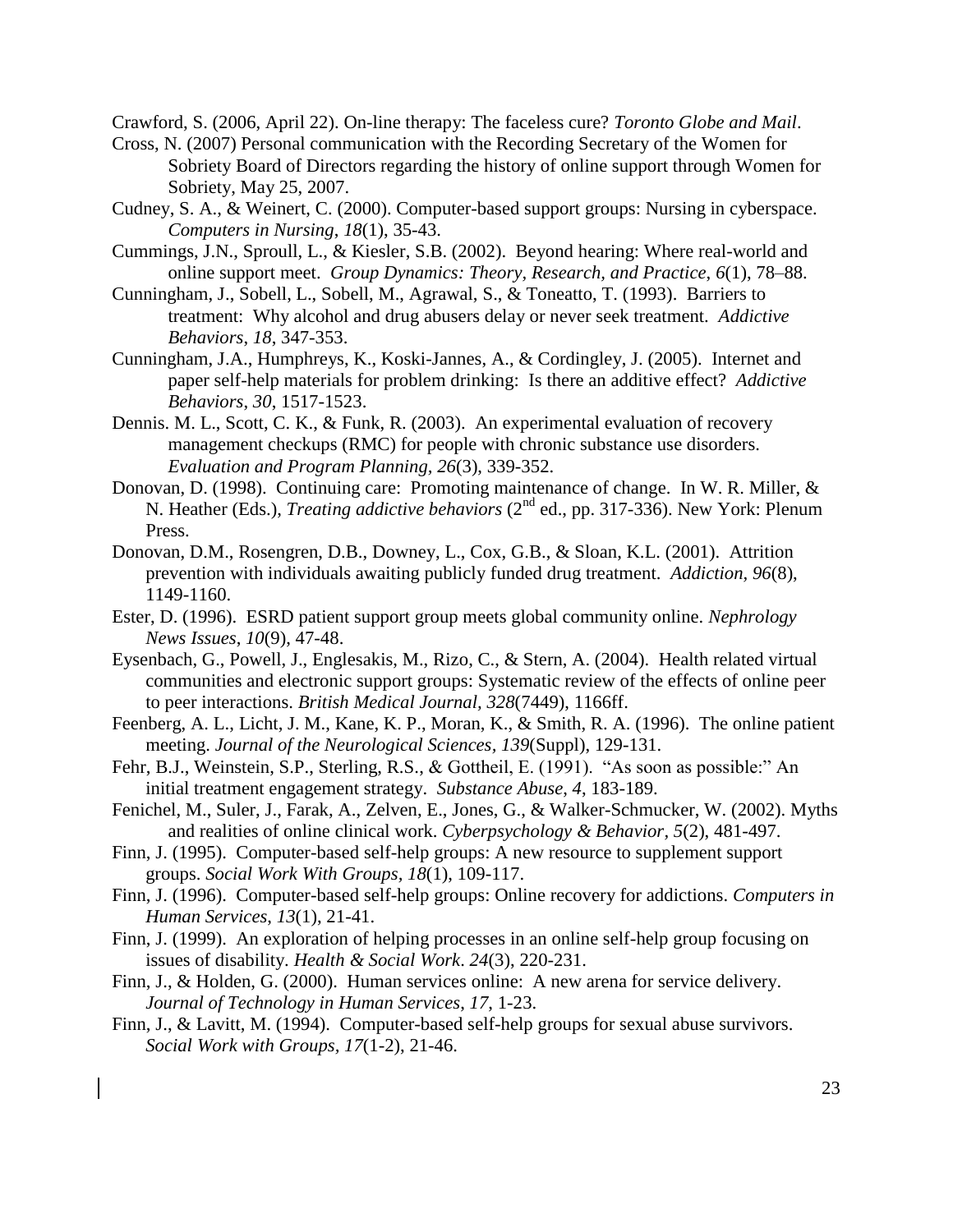- Fitzgerald, M.A., & Mulford, H.A. (1985). An experimental test of telephone aftercare contacts with alcoholics. *Journal of Studies on Alcohol*, *46*, 418-424.
- Flaherty, M. (2006). *Special Report: A Unified Vision for the Prevention and Management of Substance Use Disorders: Building Resiliency, Wellness and Recovery—A Shift from an Acute Care to a Sustained Care Recovery Management Model*. Pittsburgh: Institute for Research, Education and Training in Addictions.
- Foote, A., & Erfurt, J.C. (1991). Effects of EAP follow-up on prevention of relapse among substance abuse clients. *Journal of Studies on Alcohol*, *52*, 241-248.
- Frankel, M. S., & Siang, S. (1999). Ethical and legal aspects of human subjects research on the Internet. *Ethical and Legal Aspects of Human Subjects Research in Cyberspace*. Washington, DC. Retrieved from http//www.aaas.org/spp/sfrl/projects/intres/main.htm.
- Furlong, M. S. (1989). An electronic community for older adults: The seniornet network. *Journal of Communication, 39*(3), 144-153.
- Galegher, J., Sproul, L., & Kiesler, S. (1998). Legitimacy, authority, and community in electronic support groups. *Written Communication*, *15*(4), 493-530.
- Gallienne, R. L., Moore, S. M., & Brennan, P. F. (1993). Alzheimer's caregivers. Psychosocial support via computer networks. *Journal of Gerontological Nursing*, *18*(12), 15-22.
- Gariti, P., Alterman, A.I., Holub-Beyer, E., Vlipicelli, J.R., Prentice, N., & O'Brien, C.P. (1995). Effects of an appointment reminder call on patient show rates, *Journal of Substance Abuse Treatment, 12*(3), 207-212.
- Gilder, G. (1995, December 4). Angst and awe on the Internet. *Forbes ASAP*.
- Glogoff, S. (2001). Virtual connections: Community bonding on the Net. *First Monday*, *6*(3). Retrieved April 6, 2007 from http://firstmonday.org/issues/issue6\_3/glogoff/index.html.
- Godley, M. D., Godley, S. H., Dennis, M. L., Funk, R., & Passetti, L. (2002). Preliminary outcomes from the assertive continuing care experiment for adolescents discharged from residential treatment: Preliminary outcomes. *Journal of Substance Abuse Treatmen*t, *23*(1), 21-32.
- Godley, S. H., Godley, M. D., & Dennis, M. L. (2001). The assertive aftercare protocol for adolescent substance abusers. In E. Wagner, & H. Waldron (Eds.), *Innovations in adolescent substance abuse interventions* (pp. 311-329). New York: Elsevier Science.
- Goldberger, P. (1995, October 5). Cyberspace trips to nowhere land. *New York Times*.
- Gottheil, E., Sterling, R.C., & Weinstein, S.P. (1997). Outreach engagement efforts: Are they worth the effort? *American Journal of Drug and Alcohol Abuse, 23*(1), 61-66.
- Gottheil, E., Sterling, R.C., & Weinstein, S.P. (1997). Pretreatment dropouts: Characteristics and outcomes. *Journal of Addictive Diseases*, *16*(2), 1-14.
- Graham, K., Brett, P. J., & Bois, C. (1995). Treatment entry and engagement: A study of the process at assessment/referral centers. *Contemporary Drug Problems, 22*(1), 61-104.
- Granfield, R., & Cloud, W. (1999). *Coming clean: Overcoming addiction without treatment*. New York: New York University Press.
- Grant, B.F. (1997). Barriers to alcoholism treatment: Reasons for not seeking treatment in a general population sample*. Journal of Studies on Alcohol*, *58*, 365-371.
- Griffiths, M. (2005). Online therapy for addictive behaviors. *Cyberpsychology and Behavior, 8*(6), 555-561.
- Grohol, J.M. (2006). Anonymity and online community: Identity matters. *A List Apart*, 214.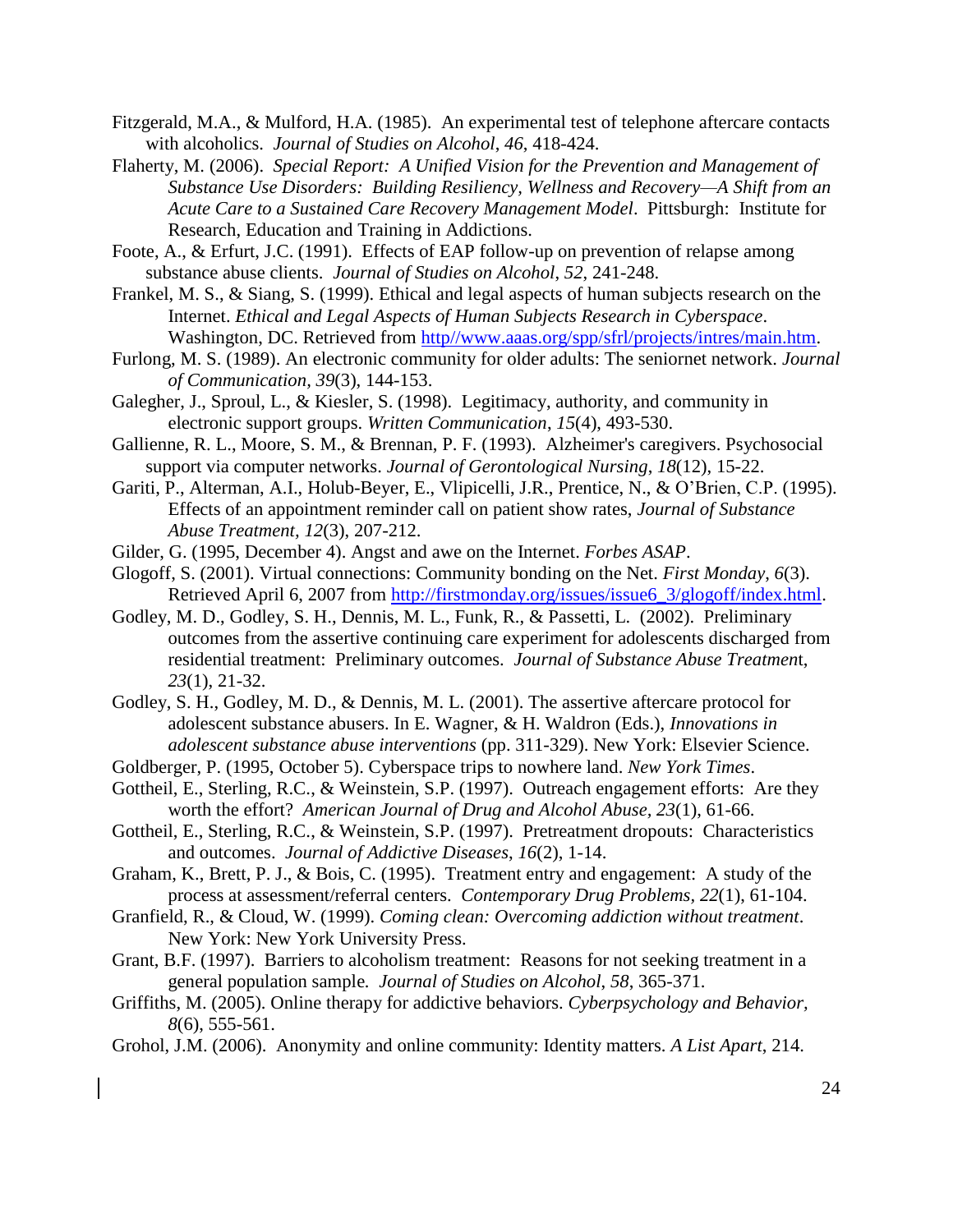- Gross, S. J. (2000). *Updating the prospects for online counseling and psychotherapy* [Web Page]. Retrieved April 20, 2007 from https://www.helphorizons.com/vo/library/article.asp?id=185.
- Gustafson, D., Wise, M., McTavish, F., Taylor, J. O., Wolberg, W., Stewart, J., Smalley, R., & Bosworth, K. (1993). Development and pilot evaluation of a computer-based support system for women with breast cancer. *Journal of Psychosocial Oncology*, *11*(4), 69-93.
- Hall, J.A., & Huber, D.L. (2000). Telephone management in substance abuse treatment. *Telemedicine Journal of E Health*, *6*, 401-407.
- Hall, M. J., & Tidwell, W. C. (2003). Internet recovery for substance abuse and alcoholism: An exploratory study of service users. *Journal of Substance Abuse Treatment*. *24*(2), 161- 167.
- Hazelden to launch unique continuing care program. (2007). Retrieved from http://www.hazelden.org/web/public/vcsum5contcare.page.
- Hester R.K., & Delaney H.D. (1997). Behavioral self-control program for Windows: Results of a controlled clinical trial. *Journal of Consulting and Clinical Psychology, 65*, 686-693.
- Horng, F.F., & Chueh, K.H. (2004). Effectiveness of telephone follow-up and counseling in aftercare for alcoholism. *Journal of Nursing Research*, *12*(1), 11-20.
- Houston, T.K., Cooper, L.A., & Ford, D. (2002). Internet support groups for depression: A 1 year prospective cohort study. *American Journal of Psychiatry, 159*, 2062-2068.
- Hser, Y.I., Maglione, M., Polinsky, L, & Anglin, M.D. (1998). Predicting drug treatment entry among treatment-seeking individuals, *Journal of Substance Abuse Treatment, 15*(3), 213- 220.
- Hsiung, R.C. (2000). The best of both worlds: An online self-help group hosted by a mental health professional. *Cyberpsychology & Behavior*, *3*(6), 935-950.
- Huang, S.W., & Lieberman, D.Z. (2006). Comparison of alcohol abusers who seek traditional treatment versus those who use an online program. *AMIA Annual Symposium Proceedings,* 956. Retrieved March 29, 2007 from http://www.unboundmedicine.com/medline/ebm/record/17238575/full\_citation/Comparis on\_of\_alcohol\_abusers\_who\_seek\_traditional\_treatment\_versus\_those\_who\_use\_an\_onli ne\_program.
- Humphreys, K., & Klaw, E. (2001). Can targeting nondependent problem drinkers and providing internet-based services expand access to assistance for alcohol problems? A study of the moderation management self-help/mutual aid organization. *Journal of Studies on Alcohol, 62*(4), 528-532.
- Humphreys, K., & Tucker, J.A. (2002). Toward more responsive and effective interventions for alcohol-related problems. *Addiction*, *97*, 126-132.
- Ilgen, M, Tiet, Q, Finney, J, Moos R.H. (2006) Self-efficacy, therapeutic alliance, and alcoholuse disorder treatment outcomes. *Journal of Studies on Alcohol,* 67: 3: 465-72.
- Ilgen MA, McKellar J, Moos R, Finney JW (2006). Therapeutic alliance and the relationship between motivation and treatment outcomes in patients with alcohol use disorder. *Journal of Substance Abuse Treatment,* 31: 2: 157-62.
- K., Storm. (1995). Living Cyber. *AA Grapevine, 51*(9).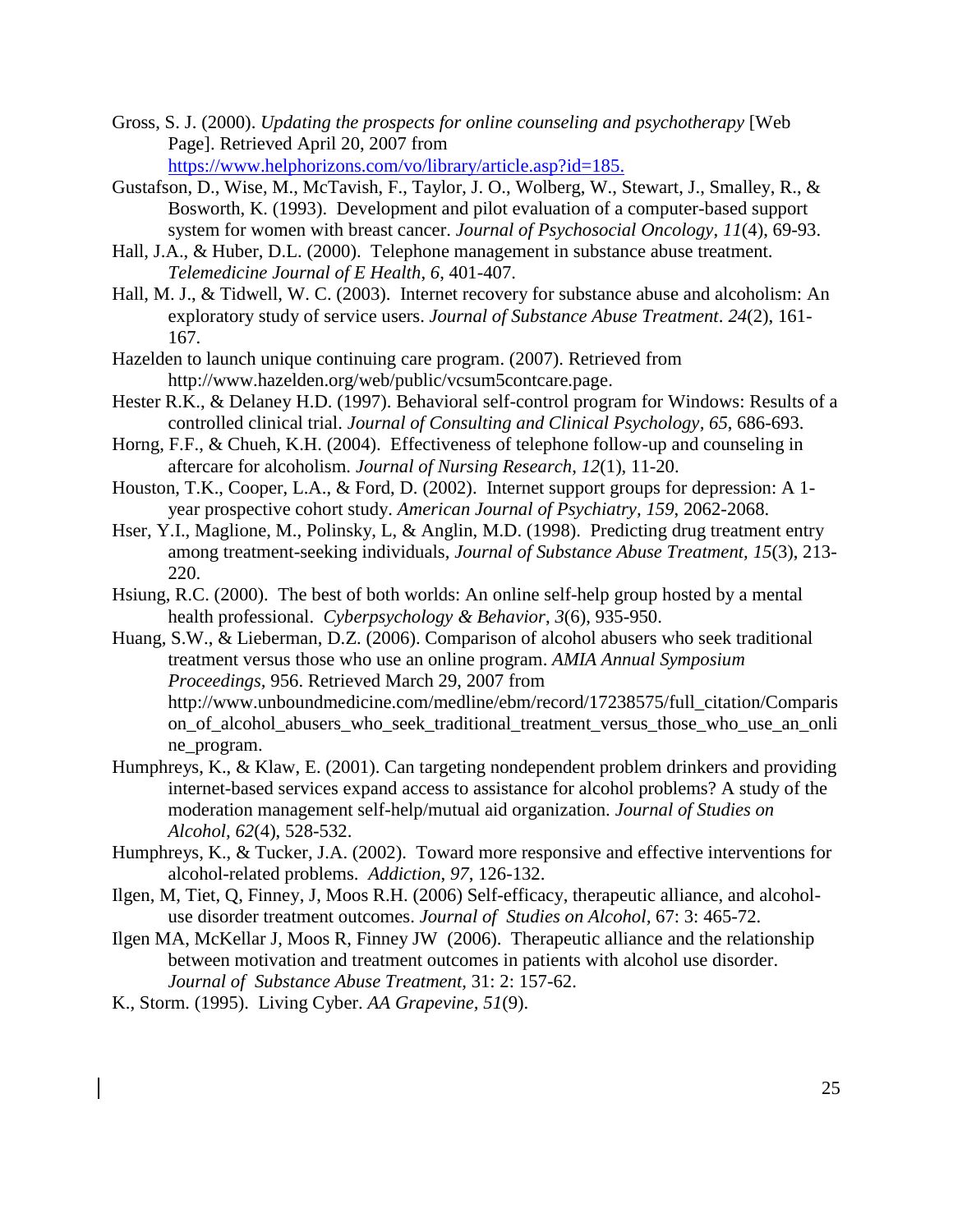- Kaminer, Litt, Burke, and Burleson (2006) An interactive voice response (IVR) system for adolescents with alcohol use disorders: a pilot study. *American Journal of Addic*tion, 15 Supplement 1: 122-5.
- Kaminer, Y., & Napolitano, C. (2004). Dial for therapy: Aftercare for adolescent substance use disorders. *Journal of the American Academy of Child and Adolescent Psychiatry*, *43*(9), 1171-1174.
- Katz, J. (2000, December 21). Rethinking the virtual community. *Slashdot*. Retrieved April 19, 2007 from http://features.slashdot.org/article.pl?sid=00/12/15/166257&mode=thread.
- Kessler, R. C., Mickelson, K. D., & Zhoa, S. (1997). Patterns and correlates of self-help group membership in the United States. *Social Policy, 27*(3), 27-47.
- Kiesler, S., Siegel, J., & McGuire, T. W. (1984). Social psychological aspects of computer-mediated communication. *American Psychologist, 39*(10), 1123-1134.
- King, S., & Moreggi, D. (1998). Internet therapy and self help groups -- the pros and cons. In J. Gackenbach (ed.), *Psychology and the Internet: Intrapersonal, interpersonal and transpersonal implications* (pp. 77-109). San Diego CA: Academic Press.
- King, S.A. (1994). Analysis of electronic support groups for recovering addicts. *Interpersonal Computing and Technology: An Electronic Journal for the 21st Century, 2*(3), 47-56.
- King, S.A. (1996). Researching Internet communities: Proposed ethical guidelines for the reporting of reality. *The Information Society, 12*(2), 119-128. Retrieved March 29, 2007 from http://webpages.charter.net/stormking/eth-abs.html.
- Klemm, P., Bunnell, D., Cullen, M., Soneji, R., Gibbons, P., & Holecek, A. (2003). Online cancer support groups: A review of the research literature. *Computers, Informatics Nursing, 21*(3), 136-142.
- Kobak, K.A., Taylor, L.H., Dottl, S.L., Greist, J.H., Jefferson, J.W., Burroughs, D., Mantle, J.M., Katzelnick, D.J., Norton, R., Henk, H.J., & Serlin, R.C. (1997). A computer-administered telephone interview to identify mental disorders. *Journal of the American Medical Association, 278*, 905-910.
- Kosok, A. (2006). The Moderation Management progreamme in 2004: What type of drinker seeks controlled drinking? *International Journal of Drug Policy*, *17*(4), 295-303.
- Kranzler, H. R., Abu-Hasaballah, K., Tennen, H., Feinn, R., & Young, K. (2004). Using daily interactive voice response technology to measure drinking and related behaviors in a pharmacotherapy study. *Alcoholism: Clinical and Experimental Research, 28*(7), 1060- 1064.
- Kurtz, L. (1997). *Self-help- and support groups: A handbook for practitioners*. Thousand Oaks, CA: Sage Publications.
- Kypri, K., Saunders, J. B., Williams, S. M., McGee, R. O., Langley, J. D., Cashell-Smith, M. L., & Gallagher, S. J. (2004). Web-based screening and brief intervention for hazardous drinking: A double-blind randomized controlled trial. *Addiction, 99*(11), 1410-1417.
- LaCoursiere, S.P. (2001). A theory of online social support, *Advances in Nursing Science, 24*(1), 60-77.
- Lamberg, L. (1997). Online support group helps patients live with, learn more about the rare skin cancer CTCL-MF. *Journal of the American Medical Association, 277*(18), 1422- 1423.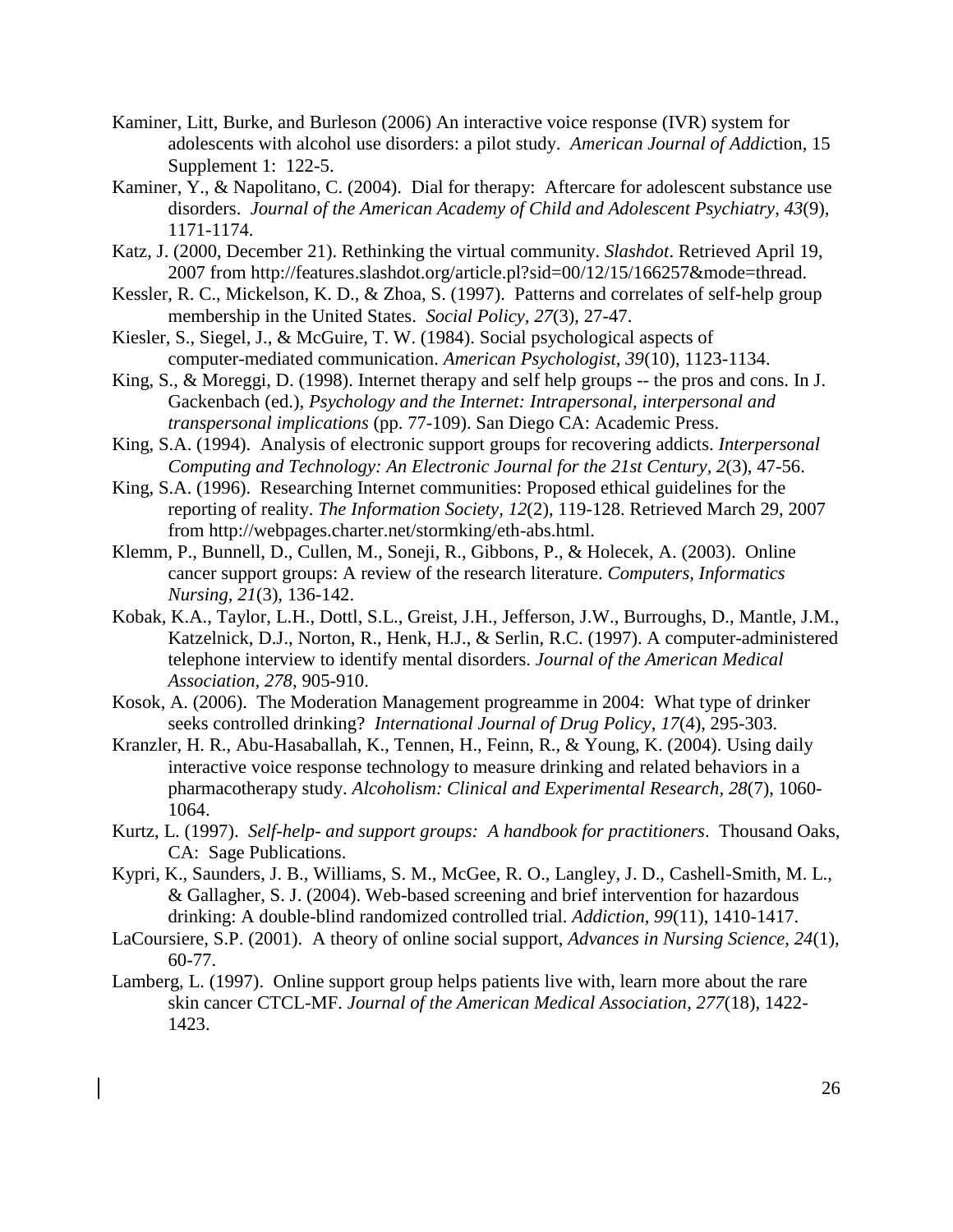Lazar, J., & Preece, J. Classification schema for online communities. Presented at the Proceedings of the 1998 Association for Information Systems, Americas Conference.

- Lempert, L. (1995). Electronic support groups. *Technology Review, 98,* 14-15.
- Lester, J., Prady, S., Finegan, Y., & Hoch, D. (2004) Learning from e-patients at Massachusetts General Hospital. *British Medical Journal*, *328*, 1188-1190.
- Lieberman, M.A., Golant, M., Giese-Davis, J., Winzlenberg, A., Benjamin, H., & Humphreys, K. (2003). Electronic support groups for breast carcinoma: A clinical trial of effectiveness. *Cancer*, *97*(4), 920-925.
- Linke, S., Brown, A., & Wallace, P. (2004). Down your drink: A web-based intervention for people with excessive alcohol consumption. *Alcohol and Alcoholism, 39*(1), 29-32.
- Linke, S., Harrison, R., & Wallace, P. (2005). A web-based intervention used in general practice for people with excessive alcohol consumption. *Journal of Telemedicine and Telecare, 11*(Suppl 1), 39-41.
- Little Hoover Commission. (2003, March). *For our health and safety: Joining forces to defeat addiction*. State of California. Retrieved from [http://www.adp.cahwnet.gov/report169.pdf.](http://www.adp.cahwnet.gov/report169.pdf), p. 8.
- Madara (2007) Personal communication with Ed Madara, March 29. 2007.
- Madara, E. (1997). The mutual-aid self-help online revolution. *Social Policy, 27*(3), 20-26.
- Madara, E.J., Kalafat, J., & Miller, B.N. (1988). The computerized Self-Help Clearinghouse: Using 'high tech' to promote 'high touch' support networks. *Computers in Human Services*, *3*(34), 39-54.
- Maheu, M. H. (1902). Delivering behavioral telehealth via the Internet: eHealth [Web Page]. Retrieved April 20, 2007 from [http://telehealth.net/articles/deliver.html.](http://telehealth.net/articles/deliver.html)
- Manhal-Bagus, M., (2001**)**. E-therapy: practical, ethical, and legal issues. Cyberpsychology and Behavior 4 5, pp. 551–563.
- McGinn, E. (1989). ETOH the NIAAA data base: What it is and what to expect from it. *Alcohol Health and Research World, 13*(1), 24.
- McKay, J. R. (2001). Effectiveness of continuing care interventions for substance abusers: Implications for the study of long-term treatment effects. *Evaluation Review, 25*(2)*,* 211- 232.
- McKay, J. R. (2005). Is there a case for extended interventions for alcohol and drug use disorders? *Addiction*, *100*(11), 1594-1610.
- McKay, J.R., Lynch, K.G., Shepard, D.S., Morgenstern, J., Forman, R.F. & Pettinati, H.M. (2005a). Do patient characteristics and initial progress in treatment moderate the effectiveness of telephone-based continuing care for substance use disorders? *Addiction, 100*(2), 216-226.
- McKay, J.R., Lynch, K.G., Shepard, D.S., & Pettinati, H.M. (2005b). The effectiveness of telephone-based continuing care for alcohol and cocaine dependence. *Archives of General Psychiatry, 62*(2), 199-207.
- McKay, J. R., Lynch, K. G., Shepard, D. S., Ratichek, S., Morrison, R., Koppenhaver, J., & Pettinati, H. M. (2004). The effectiveness of telephone-based continuing care in the clinical management of alcohol and cocaine use disorders: 12-month outcomes. *Journal of Consulting and Clinical Psychology, 72*(6), 967-979.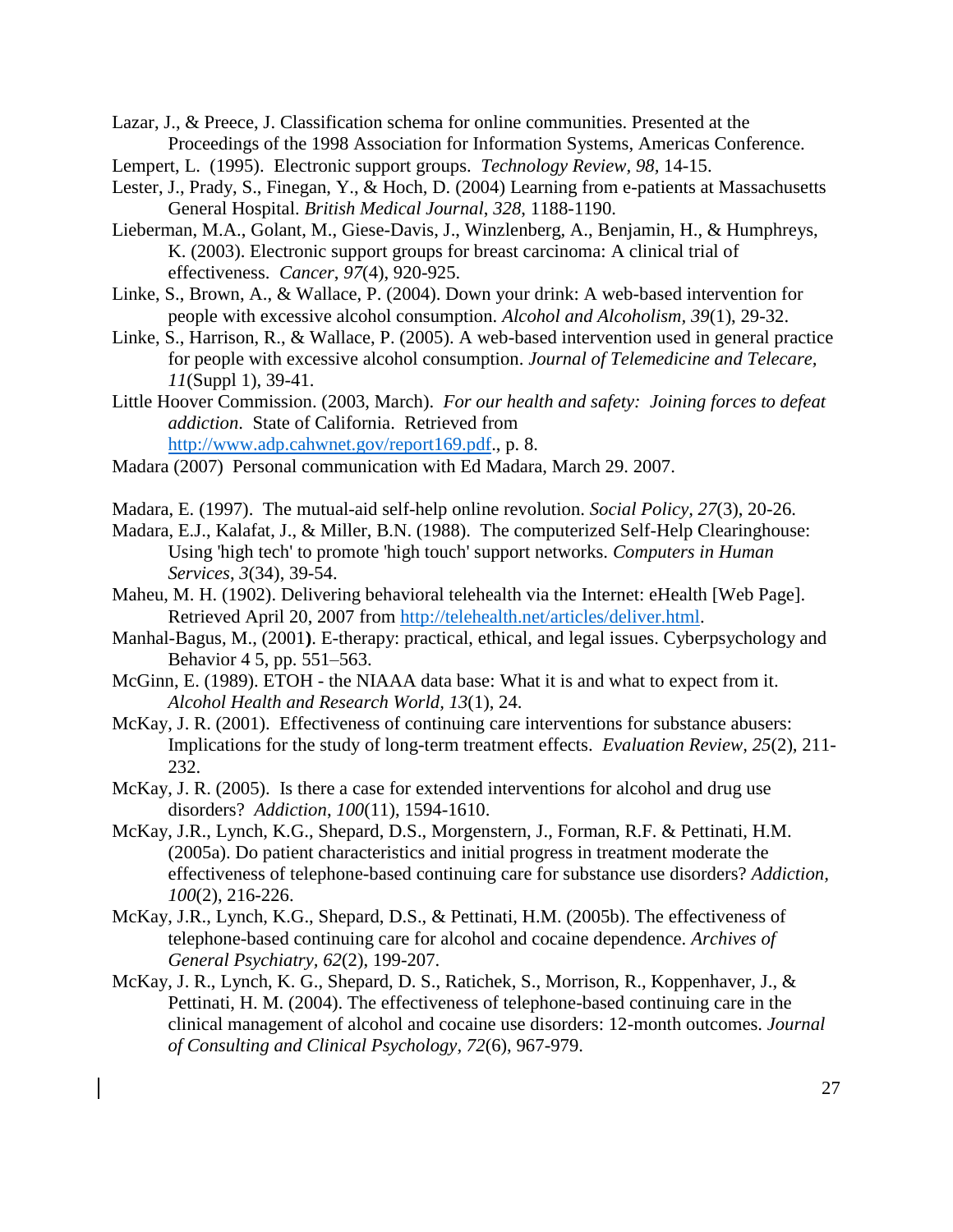- McLellan, A. T., Lewis, D. C., O'Brien, C. P., & Kleber, H. D. (2000). Drug dependence, a chronic medical illness: Implications for treatment, insurance, and outcomes evaluation. *Journal of the American Medical Association 284*(13), 1689-1695.
- McLellan, A.T., McKay, J.R., Forman, R., Cacciola, J., & Kemp. J. (2005). Reconsidering the evaluation of addiction treatment: From retrospective follow-up to concurrent recovery monitoring. *Addiction, 100*, 447-458.
- McLellan, F. (1997). 'A Whole Other Story': The electronic narrative of illness. *Literature and Medicine, 16*(1), 88-107.
- Meier, P., Donmall, M., Barrowclough, C., McElduff, P., & Heller, R. (2006). The role of the early therapeutic alliance in predicting drug treatment retention. Drug and Alcohol Dependence 83, 57-64.
- Miller, W.R., & Munoz, R.F. (2005). *Controlling your drinking: Tools to make moderation work for you*. New York: Guilford Publications, Inc.
- Moret, M.E. (2006). *CCAR telephone recovery support: Interim evaluation report*. Connecticut Community of Addiction Recovery.
- Mundt, J. C., Moore, H. K., & Bean, P. (2006). An interactive voice response program to reduce drinking relapse: A feasibility study. *Journal of Substance Abuse Treatment, 30*(1), 21- 29.
- N., Marty (2007) Personal communication regarding the history of Online services of Secular Organization for Sobriety, May 8, 2007.
- NAWS (2007) Personal communication with NA World Services, Inc., regarding history of Online services of NA, May 25, 2007.
- Nguyen, K., Fink, A., Beck, J.C., Higa, J. (2001). Feasibility of using an alcohol screening and health education system with older primary care patients. *Journal of the American Board of Family Practice, 14,* 7-15.
- NIDA. (1999). *Principles of drug addiction treatment* (NIH Publication No. 00-4180). Rockville, MD: National Institute on Drug Abuse. Retrieved from [http://www.nida.nih.gov/PODAT/PODATIndex.html.](http://www.nida.nih.gov/PODAT/PODATIndex.html)
- Nonnecke, B., & Preece, J. (1999). Shedding light on lurkers in online communities. In K. Buckner (Ed.), *Ethnographic studies in real and virtual environments: Inhabited information spaces and connected communities* (pp. 123-128). Edinburgh.
- Oravec, J. (2000). Internet and computer technology hazards: Perspectives for family counseling. *British Journal of Guidance and Counseling, 28(3)*, 309-325
- Panepinto, W.C., & Higgins, M.J. (1969). Keeping alcoholics in treatment: Effective followthrough procedures. *Quarterly Journal of Studies on Alcohol*, *30*, 414-419.
- Perron, B. (2002). Online support for caregivers of people with a mental illness. *Psychiatric Rehabilitation Journal*, *26*(1), 70-77.
- Peterson, M. G. E., & Rippey, R. M. (1992). A computerized cancer information system. *Patient Education and Counseling*, *19*, 81-87.
- Phillips, W. (1996). A comparison of online, e-mail, and in-person self-help groups using adult children of alcoholics as a model. *Psychology of Cyberspace -- Online Self-Help Groups*.
- Pomerantz, J.M. (2002). Clinincal responsibility and E-Therapy. Drug Benefit Trends, 14(1), 29-30).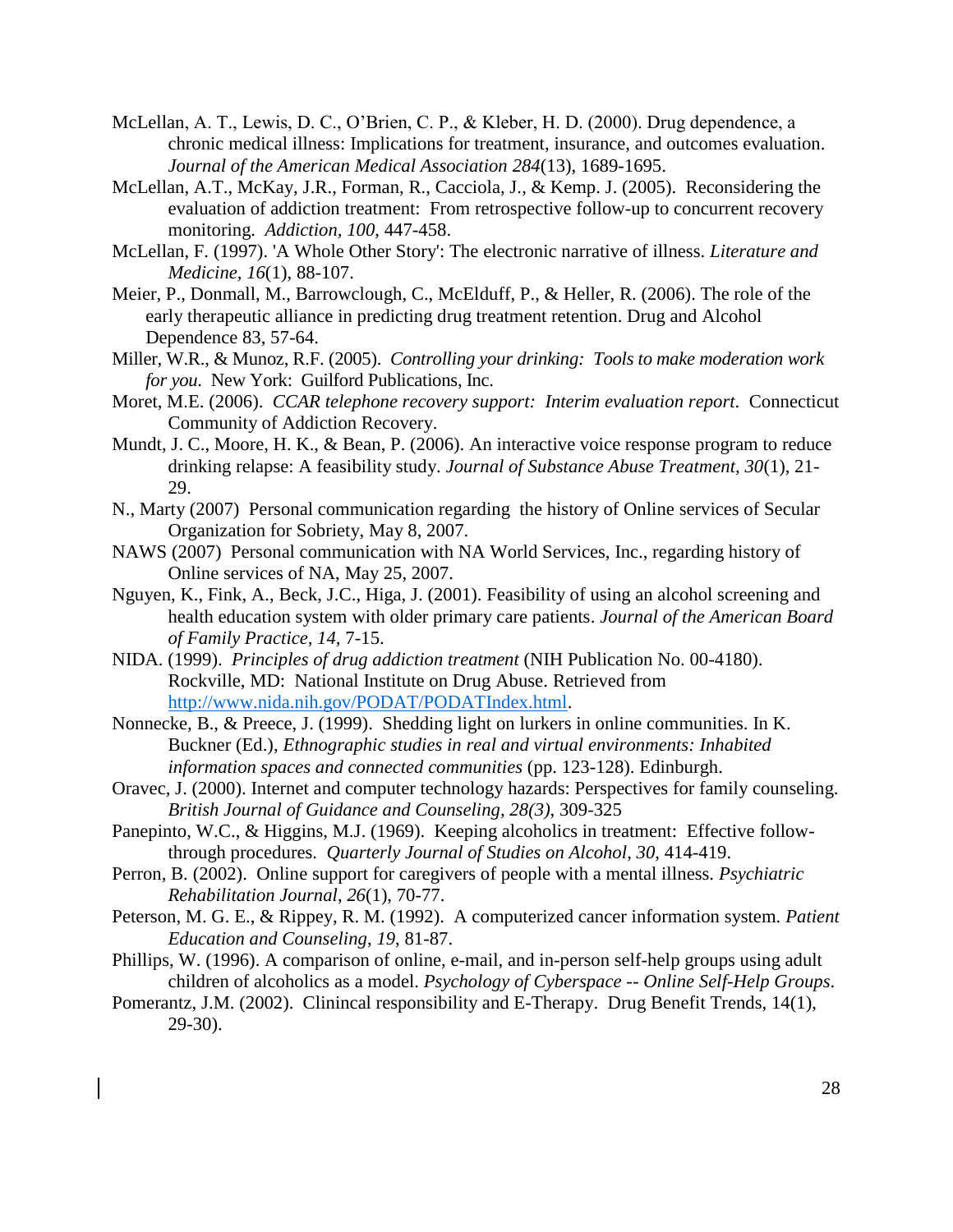- Rabius, V., McAlister, A. L., Geiger, A., Huang, P., & Todd, R. (2004). Telephone counseling increases cessation rates among young adult smokers. *Health Psychology, 23*(5), 539- 541.
- Reid, E. M. (1994). *Cultural formations in text-based virtual realities*. Master's Thesis, University of Melbourne. Retrieved from http://www.nicoladoering.de/Hogrefe/reid94a.htm.
- Rheingold, H. (1993). *The virtual community: Homesteading on the electronic frontier.* Reading, MA: Adddison-Wesley.
- Rotgers, F. (2007). Personal communication regarding the history of online services provided by Moderation Management, May 24, 2007.
- Rubin, A., Migneault, J.P., Marks, L., Goldstein, E, Ludena, K., & Friedman, R.H. (2006). Automated telephone screening of problem drinking. *Journal of Studies on Alcohol*, *67,* 454-457.
- Saitz, R., Helmuth, E. D., Aromaa, S. E., Guard, A., Belanger, M., & Rosenbloom, D. L. (2004). Web-based screening and brief intervention for the spectrum of alcohol problems. *Preventive Medicine, 39*(5), 969-975.
- Salem, D.A., Bogat, G. A., & Reid, C. (1997). Mutual help goes online. *Journal of Community Psychology*, *25*(2), 189-207.
- Salem, D.A, Gant, L., & Campbell, R. (1998). The initiation of mutual-help groups within residential treatment settings. *Community Mental Health Journal, 34*(4), 419-429.
- Samantaray, P.K., Ray, R, & Chandiramani, K (1997). Predictors of inpatient treatment completion of subjects with heroin dependence. *Indian Journal of Psychiatry. 39(4): 282-7.*
- SAMHSA (Substance Abuse and Mental Health Services Administration Office of Applied Studies) (2005). Treatment Episode Data Set (TEDS): 2002. Discharges from Substance Abuse Treatment Services, DASIS Series: S-25, DHHS Publication No. (SMA) 04-3967, Rockville, MD.

[http://wwwdasis.samhsa.gov/teds02/2002\\_teds\\_rpt\\_d.pdf](http://wwwdasis.samhsa.gov/teds02/2002_teds_rpt_d.pdf)

- SAMHSA-OAS (Substance Abuse and Mental Health Services Administration Office of Applied Studies) (2002). *Treatment Episode Data Set (TEDS): 1992-2000. National Admissions to Substance Abuse Treatment Services*, DASIS Series: S-17, DHHS Publication No. (SMA) 02-3727, Rockville, MD, 2002. [http://wwwdasis.samhsa.gov/teds00/TEDS\\_2K\\_Highlights.htm;](http://wwwdasis.samhsa.gov/teds00/TEDS_2K_Highlights.htm) [http://wwwdasis.samhsa.gov/teds00/TEDS\\_2K\\_Chp6.htm#](http://wwwdasis.samhsa.gov/teds00/TEDS_2K_Chp6.htm)Length of Stay).
- Scolamiero, S. J. (1997). Ensuring access to online health information and telemedicine. *MD Computing*. *14*(4), 278-282.
- Scolamiero, S. J. (1997). Support groups in cyberspace. *MD Computing, 14*(1), 12-14, 17. Scolamiero S.J. (1998). Why patients ride the information highway. *MD Computing, 15*(2), 81-84.
- Scott, C.K. (2004). A replicable model for achieving 90% follow-up rates in longitudinal studies of substance abusers. *Drug and Alcohol Dependence*, *74*(1), 21-36.
- Sharf, B. F. (1997). Communicating breast cancer online: Support and empowerment on the Internet. *Women & Health*, *26*(1), 65-84.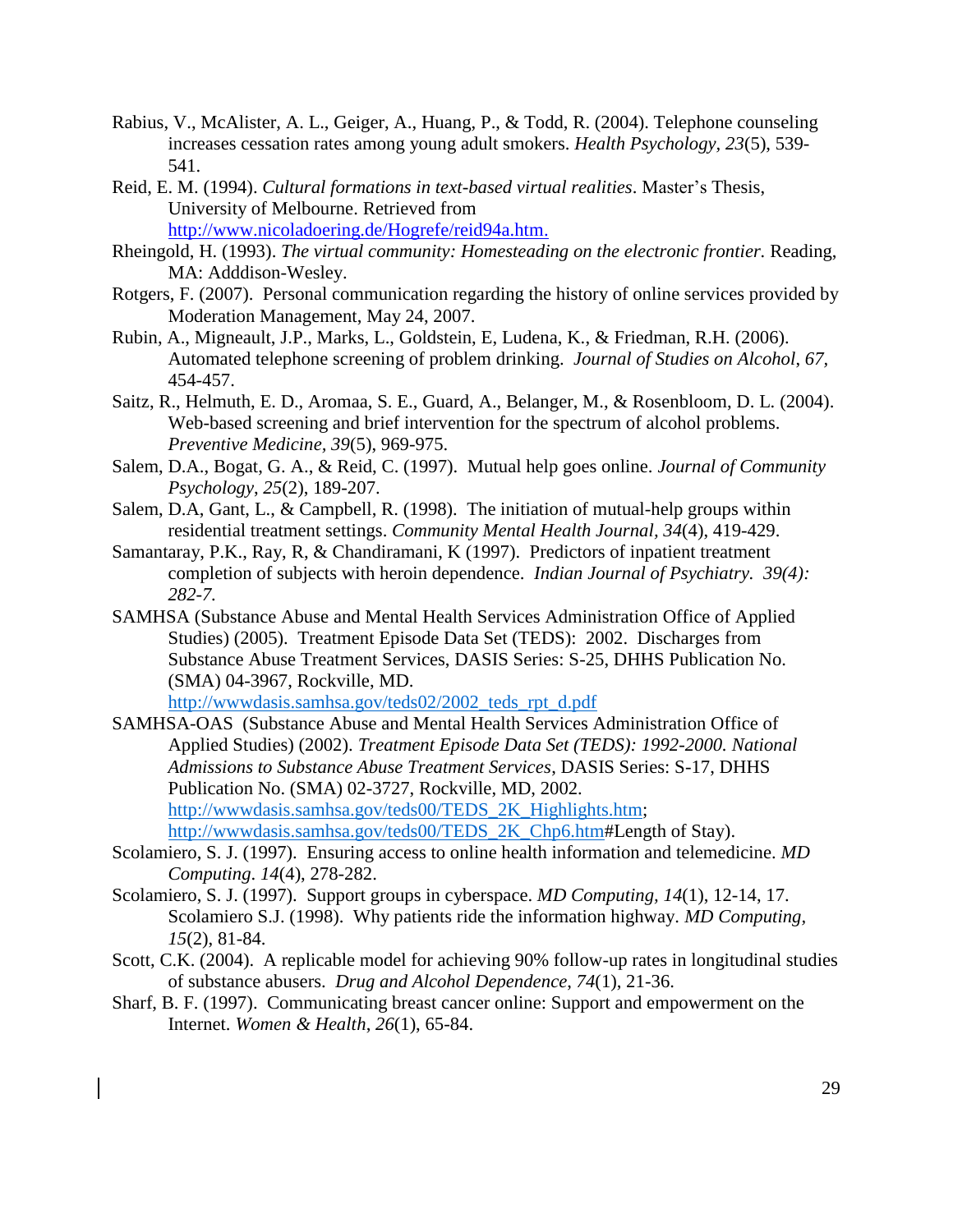- Simpson, T. L., Kivlahan, D. R., Bush, K. R., & McFall, M. E. (2005). Telephone selfmonitoring among alcohol use disorder patients in early recovery: A randomized study of feasibility and measurement reactivity. *Drug and Alcohol Dependence, 79*(2), 241-250.
- Skinner, H., Maley, O., Smith, L., Chirrey, S., & Morrison, M. (2001). New frontiers: Using the Internet to engage teens in substance abuse prevention and treatment. In. P.M. Monti, S.M. Colby, & T.A. O'Leary (Eds.), *Adolescents, alcohol, and substance abuse: Reaching teens through brief interventions* (pp. 297-318). New York: Guilford.

Slatalla, M. (1996). Who can I turn to? *Wired*, *4*(5).

Sobell, L.C., & Sobell, M.B. (2000). Stepped care as a heuristic approach to the treatment of alcohol problems. *Journal of Consulting and Clinical Psychology*, *68*, 573-579.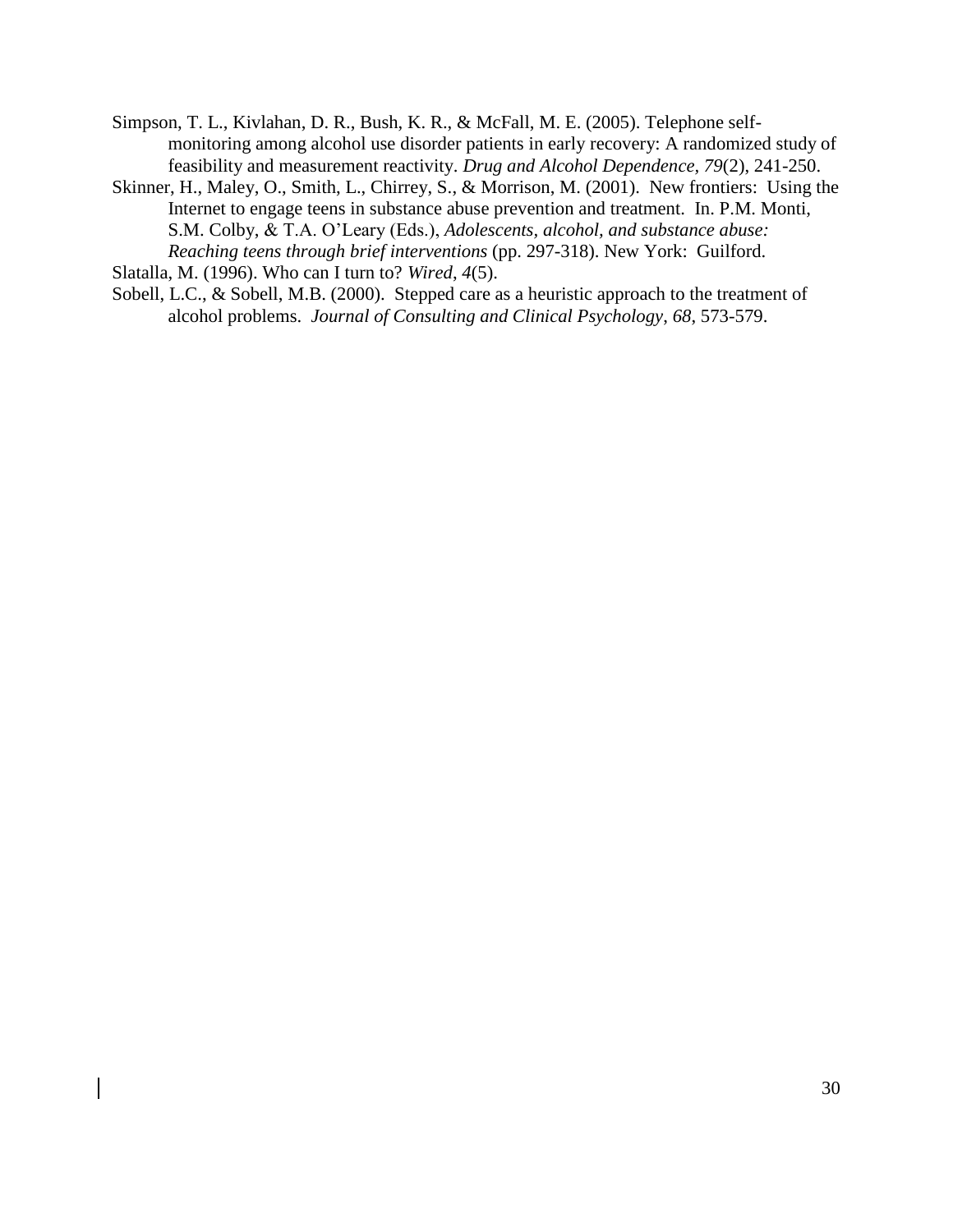- Spiegel, D. Bloom, J. R., Kraemer, H. C. and Gottheil, E. (1989) Effect of psychosocial treatment on survival of patients with metastatic breast cancer. *Lancet*, **ii**, 888– 891.
- Spiegel, D. (1994) Health caring. Psychosocial support for patients with cancer. *Cancer*, 74 (4 Suppl.), 1453–1457.
- Sproull, L., & Kiesler, S. (1984). Encountering an alien culture. *Journal of Social Issues, 40*(3), 31-48.
- Squires, D. D., & Hester, R. K. (2002). Development of a computer-based brief intervention for drinkers: The increasing role for computers in the assessment and treatment of addictive behaviors. *The Behavior Therapist, 25*(3), 59-65.
- Squires, D. D., & Hester, R. K. (2004). Using technical innovations in clinical practice: The Drinker's Check-Up software program. *Journal of Clinical Psychology, 60*(2), 159-169.
- Stark, M.J. (1992). Dropping out of substance abuse treatment: A clinically oriented review. *Clinical Psychology Review, 12,* 93-116.
- Stark, M.J., Campbell, B.K., & Brinkerhoff, C.V. (1990). "Hello, may I help you?" A study of attrition prevention at the time of the first phone contact with substanceabusing clients. *American Journal on Drug and Alcohol Abuse*, *16*(1-2), 67-76.
- Stout, R. L., Zywiak W.; Shepard, D. S. (2003) Case monitoring for alcoholics: three year clinical and health cost effects. *Alcoholism: Clinical and Experimental Research* 27(5, Supplement):178A,
- Stout, R.L., Zwick, W, Lason, M. & Shephard, D. (2001) Case monitoring for alcoholics: One year clinical and health care costs effects. *Alcoholism: Clinical and Experimental Research*, *25*(1), 133-134.
- Stout, R. L., Rubin, A., Zwick, W., Zywiak, W., & Bellino, L. (1999). Optimizing the cost-effectiveness of alcohol treatment: A rationale for extended case monitoring. *Addictive Behaviors*, *24*(1), 17-35.
- Stout, R. L., Zywiak W., & Shepard, D. S. (2003). Case monitoring for alcoholics: Three year clinical and health cost effects. *Alcoholism: Clinical and Experimental Research 27*(5, Supplement), 178A.
- Thomas, J. (1996). Introduction: A debate about the ethics of fair practices for collecting social science data in Cyberspace. *The Information Society*, *12*(2), 107-118.
- Tichon, J.G., & Shapiro, M. (2003). The process of sharing social support in cyberspace. *Cyberpsychology & Behavior*, *6*(2), 161-170.
- Turkle, S. (1996). Virtuality and its discontents. *The American Prospect*, *Winter*(24), 50- 57.
- VanLear, C. A., Sheehan, M., Withers, L. A., & Walker, R. A. (2005). AA online: The enactment of supportive computer mediated communication. *Western Journal of Communication*. *69*(1), 5-26.
- Vinson, D. C. (2001). While you're waiting, let me introduce you to our computer. *Journal of the American Board of Family Practice, 14*(1), 75-77.
- Walker, D. D., Roffman, R.A., Picciano, J.F., & Stephens, R.S. (2007). The check-up: In-person, computerized, and telephone adaptations of motivational enhancement treatment to elicit voluntary participation by the contemplator. *Substance Abuse Treatment, Prevention, and Policy*, *2,* 2. Retrieved April 2, 2007 from [http://www.substanceabusepolicy.com/content/2/1/2.](http://www.substanceabusepolicy.com/content/2/1/2)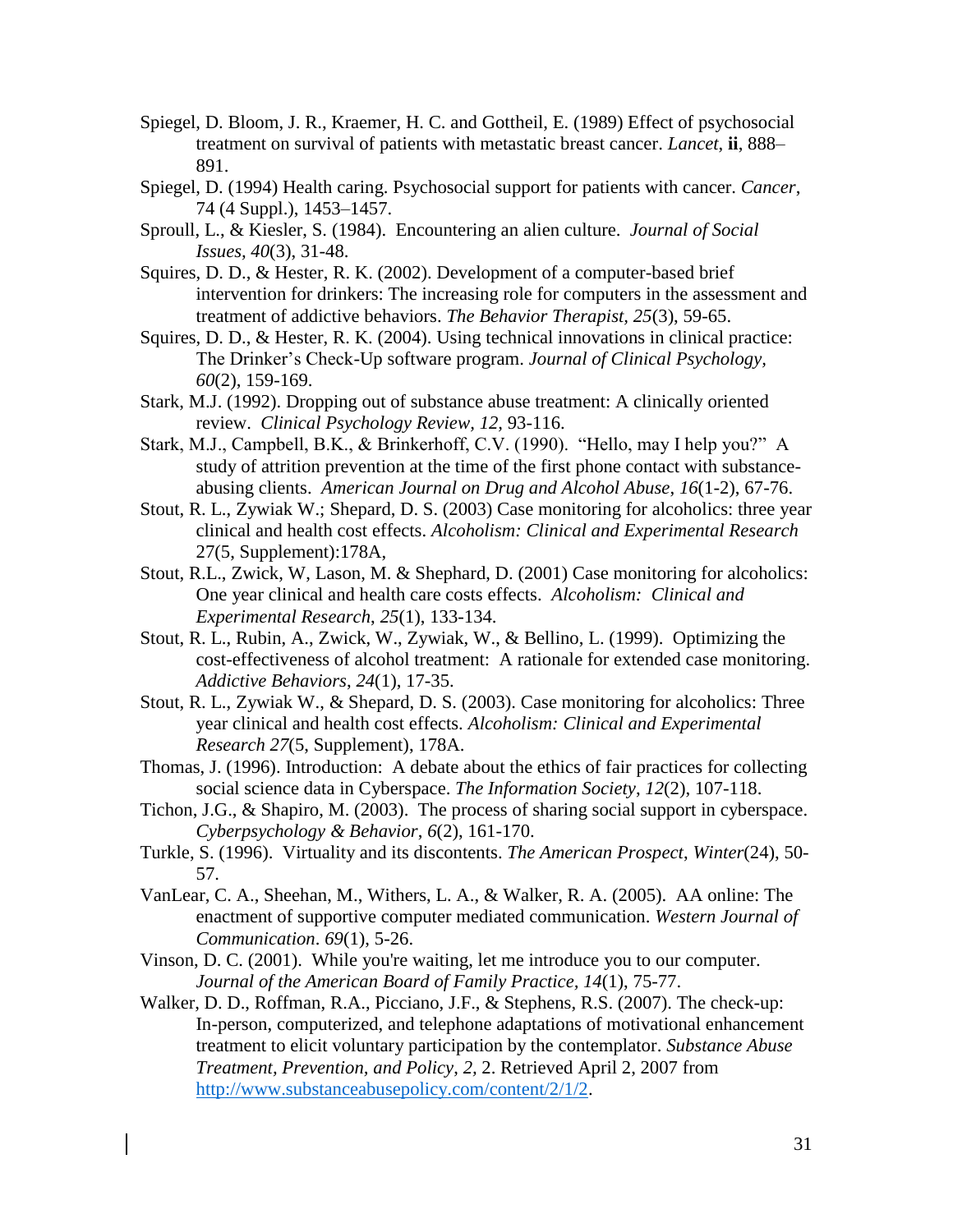Wallace, P., Linke, S., Murray, E., McCambridge, J., & Thompson, S. (2006). A randomized controlled trial of an interactive web-based intervention for reducing alcohol consumption. *Journal of Telemedicine and Telecare, 12*(Suppl 1), 52-54.

Walther, J. B. (1996). Computer-mediated communication: Impersonal, interpersonal, and hyperpersonal interaction. *Communication Research*, *23*(3), 3-43.

Wasson, J., Guadette, C., Whaley, F., Sauvigne, A., Barbibeau, P., & Welch, H.G. (1992). Telephone care as a substitute for routine clinic follow-up. *Journal of the American Medical Association*, *267*(13), 1788-1793.

Weinberg, N., Schmale, J.D., Uken, J., & Wessel, K. Computer-mediated support groups. *Social Work With Groups, 17*(4), 43-54.

Weinberg, N., Schmale, J.D., Uken, J.S., & Wessel, K. (1996). Online help: Cancer patients participate in a computer-mediated support group. *Health & Social Work, 21*(1), 24-29.

Weinberg, N., Uken, J.S., Schmale, J.D., & Adamek, M. (1995). Therapeutic factors: Their presence in a computer-mediated support group. *Social Work With Groups, 18*(4), 57-69.

Weinert, C., Cudney, S., & Winters, C. (2005). Social support in cyberspace: The next generation. *CIN: Computers, Informatics, Nursing*, *23*(1), 7-15.

Weis, R., Stamm, K., Smith, C., Nilan, M., & Clark, F., Weis J., & Kennedy, K. (2003). Communities of care and caring: The case of MSWatch.com. *Journal of Health Psychology*, *8*(1), 135-148.

Wellman, B., & Gulia, M. (1999). Netsurfers don't ride alone: Virtual communities as communities. In B. Wellman (ed.), *Networks in the global village: Life in contemporary communities.* Boulder CO: Westview Press.

Wellman, B., Salaff, J., Dimitrova, D., Garton, L., Gulia, M., & Haythornthwaite, C. (1996). Computer networks as social networks: Collaborative work, telework, and virtual community. *Annual Review of Sociology*, *22,* 213-228.

White, M., & Dorman, S.M. (2001). Receiving social support online: Implications for health education. *Health Education Research*, *16*(6), 693-707.

White, W. (2004a). Recovery coaching: A lost function of addiction counseling?

*Counselor*,

5(6), 20-22.

White, W. (2004b). The history and future of peer-based addiction recovery support services. Prepared for the SAMHSA Consumer and Family Direction Initiative 2004 Summit, March 22-23, Washington, DC.

White, W., Boyle, M., & Loveland, D. (2003). Alcoholism/addiction as a chronic disease: From rhetoric to clinical reality. *Alcoholism Treatment Quarterly*, *20*(3/4), 107-130.

White, W., & Gasperin, D. (2006). *Addiction treatment and recovery: A primer for criminal justice personnel*. Springfield, IL: University of Illinois-Springfield Center for Legal and Policy Studies.

White, W., & Godley, M. (2003) The history and future of "aftercare" *Counselor, 4*(1), 19-21.

White, W., & Kurtz, E. (2006a). The varieties of recovery experience. *International Journal of Self Help and Self Care, 3*(1-2), 21-61.